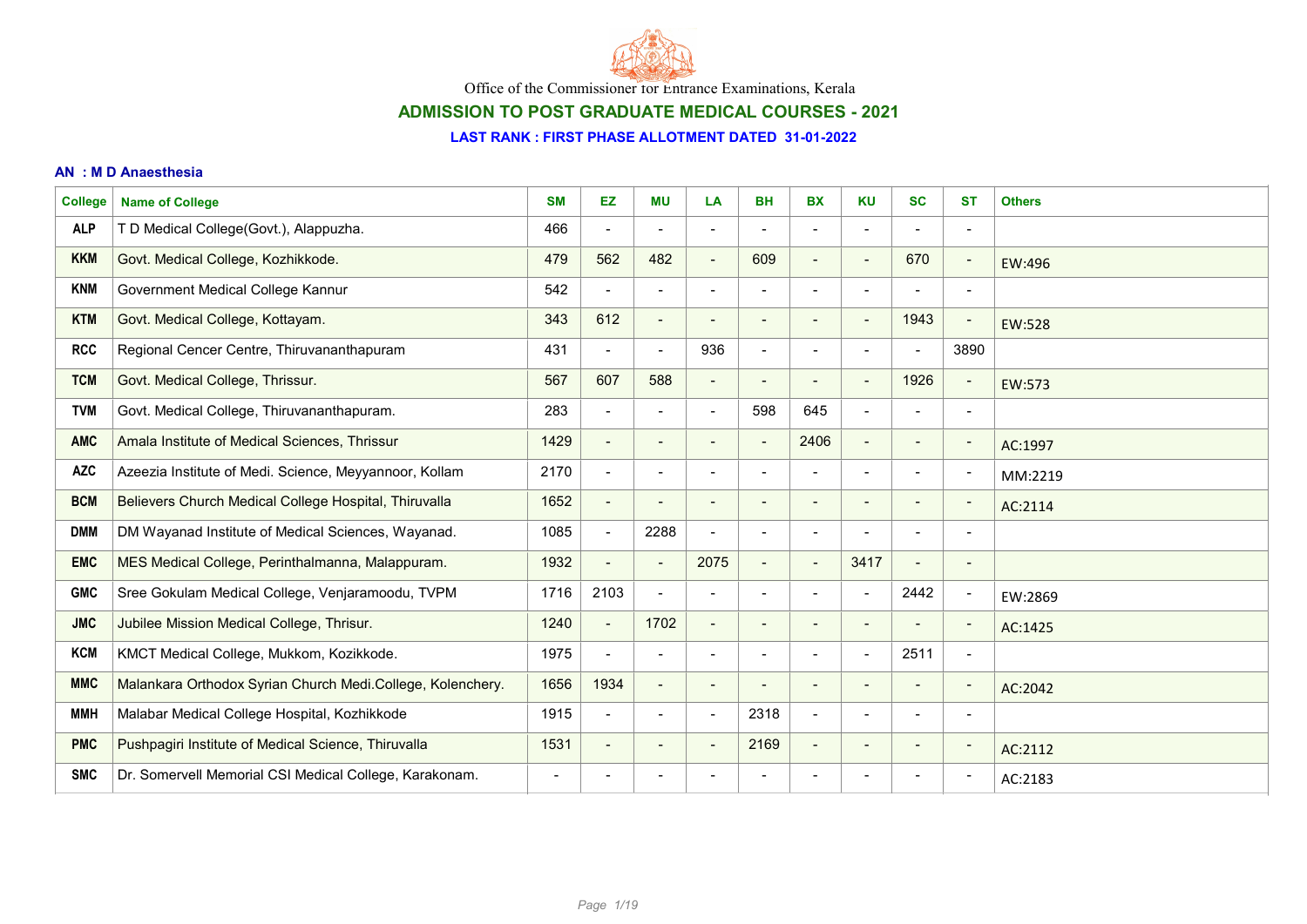

# ADMISSION TO POST GRADUATE MEDICAL COURSES - 2021

#### LAST RANK : FIRST PHASE ALLOTMENT DATED 31-01-2022

#### AN : M D Anaesthesia

| <b>College</b> | <b>Name of College</b>                              | <b>SM</b>                | EZ                       | <b>MU</b>                | LA                       | <b>BH</b>                | <b>BX</b>                | <b>KU</b>                | <b>SC</b>                | <b>ST</b>                | <b>Others</b> |
|----------------|-----------------------------------------------------|--------------------------|--------------------------|--------------------------|--------------------------|--------------------------|--------------------------|--------------------------|--------------------------|--------------------------|---------------|
| <b>TRM</b>     | Travancore Medical College, Umayanalloor, Kollam.   | 1882                     | 2251                     | $\overline{\phantom{a}}$ |                          | $\overline{\phantom{0}}$ |                          | $\overline{\phantom{a}}$ | 2461                     | $\overline{\phantom{a}}$ |               |
|                | <b>AT : M S Anatomy</b>                             |                          |                          |                          |                          |                          |                          |                          |                          |                          |               |
| <b>College</b> | <b>Name of College</b>                              | <b>SM</b>                | EZ                       | <b>MU</b>                | LA                       | <b>BH</b>                | <b>BX</b>                | <b>KU</b>                | <b>SC</b>                | <b>ST</b>                | <b>Others</b> |
| <b>ALP</b>     | T D Medical College(Govt.), Alappuzha.              | $\blacksquare$           | $\overline{\phantom{a}}$ | $\overline{\phantom{a}}$ |                          | 2695                     | $\blacksquare$           | $\overline{\phantom{a}}$ |                          | $\overline{\phantom{a}}$ |               |
| <b>KKM</b>     | Govt. Medical College, Kozhikkode.                  | 2048                     | 2059                     | 2709                     |                          | -                        | $\overline{\phantom{a}}$ | $\overline{\phantom{0}}$ | $\overline{\phantom{0}}$ | $\overline{\phantom{a}}$ |               |
| <b>KTM</b>     | Govt. Medical College, Kottayam.                    | 1913                     | $\blacksquare$           | $\overline{\phantom{a}}$ | $\overline{\phantom{0}}$ | $\blacksquare$           |                          | $\blacksquare$           | $\overline{\phantom{0}}$ | $\overline{\phantom{a}}$ |               |
| <b>TCM</b>     | Govt. Medical College, Thrissur.                    | 2056                     | $\blacksquare$           | $\overline{\phantom{a}}$ | $\overline{\phantom{a}}$ | $\blacksquare$           | $\overline{\phantom{a}}$ | $\overline{\phantom{0}}$ | $\overline{\phantom{a}}$ | $\blacksquare$           |               |
| <b>TVM</b>     | Govt. Medical College, Thiruvananthapuram.          | 1463                     | $\blacksquare$           | $\overline{\phantom{a}}$ | $\overline{\phantom{a}}$ | $\overline{\phantom{a}}$ | $\blacksquare$           | $\blacksquare$           | $\overline{\phantom{a}}$ | $\overline{\phantom{a}}$ |               |
| <b>EMC</b>     | MES Medical College, Perinthalmanna, Malappuram.    | 3777                     | $\blacksquare$           | $\overline{\phantom{a}}$ | $\overline{\phantom{a}}$ | $\blacksquare$           | $\overline{\phantom{a}}$ | $\overline{\phantom{a}}$ | $\blacksquare$           | $\overline{\phantom{a}}$ |               |
| <b>GMC</b>     | Sree Gokulam Medical College, Venjaramoodu, TVPM    | 3910                     | $\blacksquare$           | $\overline{\phantom{a}}$ | $\overline{\phantom{0}}$ | $\blacksquare$           | $\overline{\phantom{0}}$ | $\blacksquare$           | $\overline{a}$           | $\blacksquare$           |               |
| <b>PMC</b>     | Pushpagiri Institute of Medical Science, Thiruvalla | 3783                     | $\blacksquare$           | $\overline{\phantom{a}}$ |                          | -                        |                          | $\overline{\phantom{a}}$ | 3932                     | $\blacksquare$           |               |
|                | <b>BI: MD Biochemistry</b>                          |                          |                          |                          |                          |                          |                          |                          |                          |                          |               |
| <b>College</b> | <b>Name of College</b>                              | <b>SM</b>                | <b>EZ</b>                | MU                       | LA                       | <b>BH</b>                | <b>BX</b>                | <b>KU</b>                | <b>SC</b>                | <b>ST</b>                | <b>Others</b> |
| <b>ALP</b>     | T D Medical College(Govt.), Alappuzha.              | $\overline{\phantom{a}}$ | $\blacksquare$           | $\blacksquare$           | $\overline{\phantom{a}}$ | $\overline{\phantom{a}}$ | $\blacksquare$           | $\blacksquare$           | $\blacksquare$           | $\overline{\phantom{a}}$ |               |
| <b>KKM</b>     | Govt. Medical College, Kozhikkode.                  | 1495                     | $\blacksquare$           | $\blacksquare$           | $\overline{\phantom{a}}$ | 2545                     | $\blacksquare$           | $\blacksquare$           | $\overline{\phantom{a}}$ | $\overline{\phantom{a}}$ |               |
| <b>KTM</b>     | Govt. Medical College, Kottayam.                    | -                        | $\blacksquare$           | $\overline{\phantom{a}}$ | $\overline{\phantom{a}}$ | $\overline{\phantom{a}}$ | $\blacksquare$           | $\blacksquare$           | 3317                     | $\overline{\phantom{a}}$ |               |
| <b>TCM</b>     | Govt. Medical College, Thrissur.                    | 2212                     | $\blacksquare$           | $\overline{\phantom{a}}$ | $\overline{\phantom{a}}$ | $\overline{\phantom{a}}$ | $\overline{\phantom{a}}$ | $\blacksquare$           | $\overline{\phantom{a}}$ | $\overline{\phantom{a}}$ |               |
| <b>TVM</b>     | Govt. Medical College, Thiruvananthapuram.          | 2286                     | $\blacksquare$           | $\overline{\phantom{a}}$ | $\overline{\phantom{a}}$ | $\overline{\phantom{a}}$ | $\blacksquare$           | $\blacksquare$           | $\overline{\phantom{a}}$ | $\blacksquare$           |               |

AMC Amala Institute of Medical Sciences, Thrissur **Amazon State Action 1991** Action 1991 Action 1992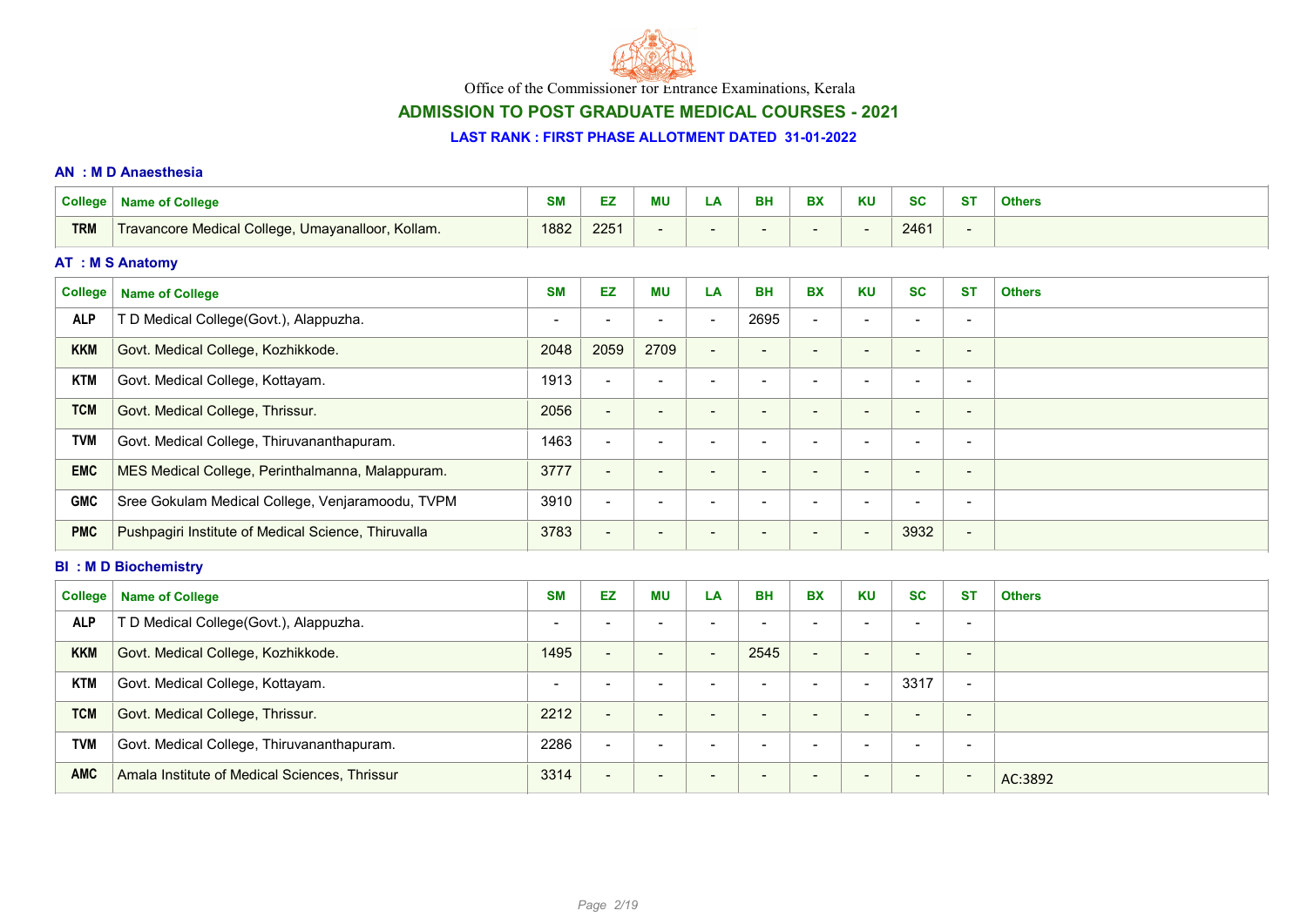

# ADMISSION TO POST GRADUATE MEDICAL COURSES - 2021

#### LAST RANK : FIRST PHASE ALLOTMENT DATED 31-01-2022

### BI : M D Biochemistry

| <b>College</b> | <b>Name of College</b>                              | <b>SM</b> | EZ                       | <b>MU</b> | LA. | BH | <b>BX</b> | <b>KU</b> | <b>SC</b>                | <b>ST</b>                | <b>Others</b> |
|----------------|-----------------------------------------------------|-----------|--------------------------|-----------|-----|----|-----------|-----------|--------------------------|--------------------------|---------------|
| <b>EMC</b>     | MES Medical College, Perinthalmanna, Malappuram.    | 3607      | $\,$                     |           |     |    |           |           |                          | $\overline{\phantom{a}}$ |               |
| <b>GMC</b>     | Sree Gokulam Medical College, Venjaramoodu, TVPM    | 3631      | $\overline{\phantom{0}}$ |           |     |    |           |           | $\overline{\phantom{0}}$ | -                        |               |
| <b>PMC</b>     | Pushpagiri Institute of Medical Science, Thiruvalla | 3237      | $\overline{\phantom{a}}$ |           |     |    |           |           |                          | -                        |               |

### CM : M D Community Medicine

| <b>College</b> | <b>Name of College</b>                                  | <b>SM</b>                | EZ.            | <b>MU</b>                | LA                       | <b>BH</b>                | <b>BX</b>                | <b>KU</b>                | <b>SC</b>                | <b>ST</b>                | <b>Others</b> |
|----------------|---------------------------------------------------------|--------------------------|----------------|--------------------------|--------------------------|--------------------------|--------------------------|--------------------------|--------------------------|--------------------------|---------------|
| <b>ALP</b>     | T D Medical College(Govt.), Alappuzha.                  |                          |                |                          | $\overline{\phantom{a}}$ |                          |                          | $\blacksquare$           | 2237                     | $\blacksquare$           |               |
| <b>KKM</b>     | Govt. Medical College, Kozhikkode.                      | 533                      | $\blacksquare$ |                          | $\overline{\phantom{0}}$ |                          |                          |                          |                          |                          |               |
| <b>KNM</b>     | Government Medical College Kannur                       | $\overline{\phantom{a}}$ |                | $\overline{\phantom{a}}$ | $\overline{\phantom{a}}$ |                          |                          | $\overline{\phantom{a}}$ | -                        | $\overline{\phantom{a}}$ |               |
| <b>KTM</b>     | Govt. Medical College, Kottayam.                        | $\blacksquare$           | 1208           | $\overline{\phantom{a}}$ | $\overline{\phantom{a}}$ |                          |                          | $\overline{\phantom{a}}$ | $\blacksquare$           | $\overline{\phantom{a}}$ |               |
| <b>TCM</b>     | Govt. Medical College, Thrissur.                        | 953                      | $\sim$         | $\overline{\phantom{a}}$ | $\overline{\phantom{a}}$ |                          | $\overline{\phantom{0}}$ | $\overline{\phantom{a}}$ | -                        | $\blacksquare$           |               |
| <b>TVM</b>     | Govt. Medical College, Thiruvananthapuram.              | 674                      | $\blacksquare$ | 1706                     | $\overline{\phantom{a}}$ |                          |                          | $\overline{\phantom{a}}$ | $\blacksquare$           | $\overline{\phantom{a}}$ |               |
| <b>AMC</b>     | Amala Institute of Medical Sciences, Thrissur           | 2543                     | $\blacksquare$ | $\blacksquare$           | $\sim$                   | 2791                     | $\sim$                   | $\overline{\phantom{a}}$ | $\overline{\phantom{a}}$ | $\overline{\phantom{a}}$ | AC:3095       |
| EMC            | MES Medical College, Perinthalmanna, Malappuram.        | 2586                     | $\blacksquare$ |                          | $\overline{\phantom{0}}$ |                          |                          | $\overline{\phantom{a}}$ | 2714                     | $\overline{\phantom{a}}$ |               |
| <b>GMC</b>     | Sree Gokulam Medical College, Venjaramoodu, TVPM        | 2716                     | $\sim$         | $\blacksquare$           | $\overline{\phantom{a}}$ | 2993                     | <b>COLLECTION</b>        |                          | $\overline{\phantom{a}}$ | $\overline{\phantom{a}}$ |               |
| <b>JMC</b>     | Jubilee Mission Medical College, Thrisur.               | 2560                     | 2617           | $\blacksquare$           | $\blacksquare$           |                          |                          |                          | $\blacksquare$           | $\overline{\phantom{a}}$ |               |
| <b>KCM</b>     | KMCT Medical College, Mukkom, Kozikkode.                | 2512                     | $\blacksquare$ | 3002                     | $\overline{\phantom{a}}$ | $\overline{\phantom{0}}$ | $\overline{\phantom{0}}$ | $\overline{\phantom{0}}$ | $\overline{\phantom{0}}$ | $\sim$                   |               |
| MMH            | Malabar Medical College Hospital, Kozhikkode            | 2770                     | $\blacksquare$ | 3236                     | $\overline{\phantom{a}}$ | $\overline{\phantom{0}}$ |                          | $\overline{\phantom{a}}$ | $\overline{\phantom{a}}$ | $\overline{\phantom{a}}$ |               |
| <b>PMC</b>     | Pushpagiri Institute of Medical Science, Thiruvalla     | 2768                     | $\blacksquare$ | $\overline{\phantom{a}}$ | $\overline{\phantom{a}}$ | $\overline{\phantom{a}}$ | $\overline{\phantom{0}}$ | $\overline{\phantom{a}}$ | $\overline{\phantom{a}}$ | $\sim$                   | AC:3016       |
| <b>SIM</b>     | Sree Narayana Institute of Medical Sciences, Ernakulam. | 2922                     |                |                          | $\overline{\phantom{a}}$ |                          |                          |                          |                          |                          |               |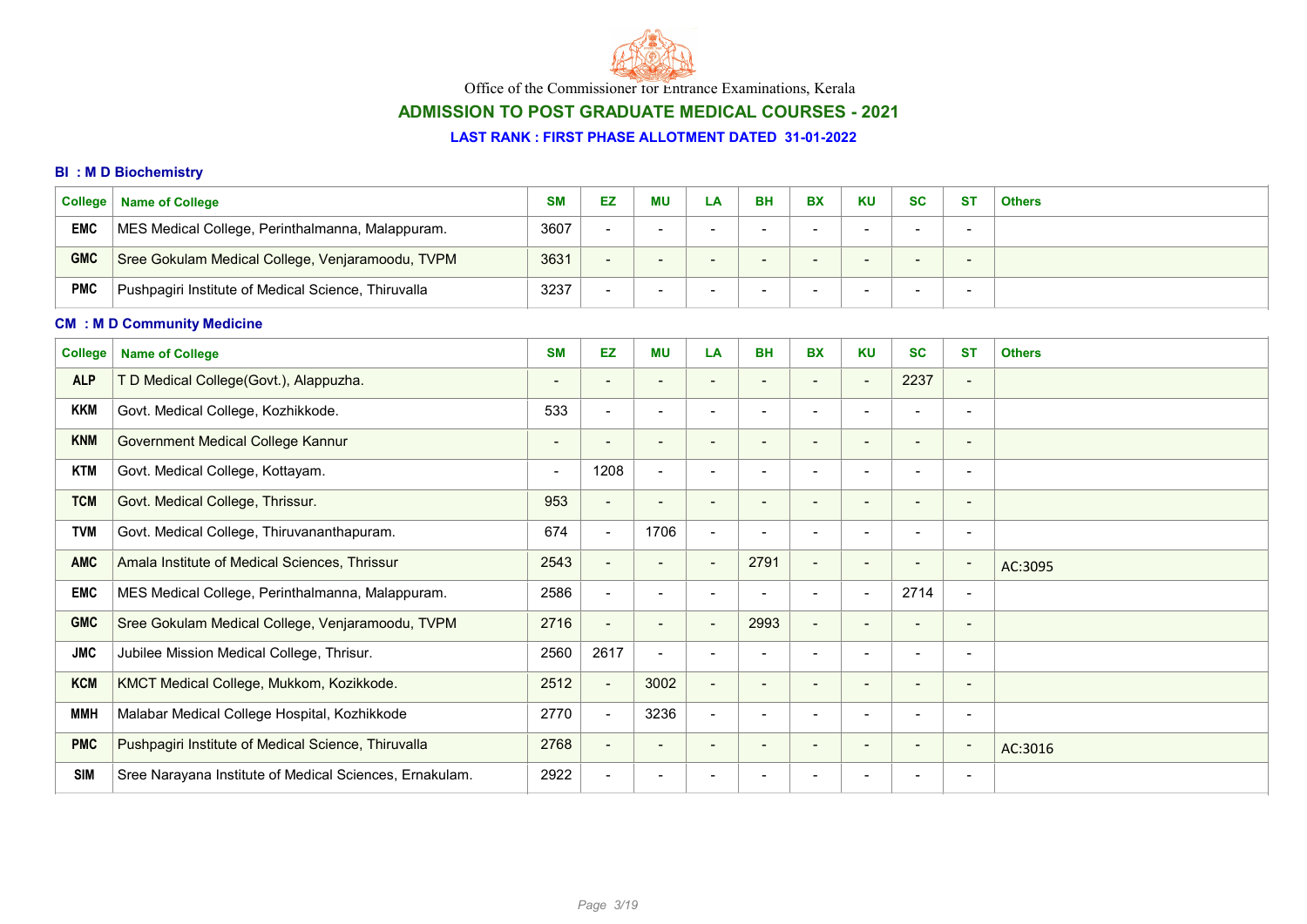

# ADMISSION TO POST GRADUATE MEDICAL COURSES - 2021

#### LAST RANK : FIRST PHASE ALLOTMENT DATED 31-01-2022

#### CM : M D Community Medicine

| <b>College</b> | <b>Name of College</b>                                 | <b>SM</b>      | EZ                       | <b>MU</b>                    | LA                       | <b>BH</b>                | <b>BX</b>                | <b>KU</b>                    | <b>SC</b>                | <b>ST</b>                | <b>Others</b> |
|----------------|--------------------------------------------------------|----------------|--------------------------|------------------------------|--------------------------|--------------------------|--------------------------|------------------------------|--------------------------|--------------------------|---------------|
| <b>SMC</b>     | Dr. Somervell Memorial CSI Medical College, Karakonam. | 2880           | $\overline{\phantom{a}}$ | ٠                            | $\blacksquare$           |                          |                          | $\blacksquare$               |                          | $\overline{\phantom{a}}$ |               |
|                | <b>EM : M D Emergency Medicine</b>                     |                |                          |                              |                          |                          |                          |                              |                          |                          |               |
| <b>College</b> | <b>Name of College</b>                                 | <b>SM</b>      | <b>EZ</b>                | <b>MU</b>                    | LA                       | <b>BH</b>                | <b>BX</b>                | <b>KU</b>                    | <b>SC</b>                | <b>ST</b>                | <b>Others</b> |
| <b>KKM</b>     | Govt. Medical College, Kozhikkode.                     | 229            | $\blacksquare$           | $\blacksquare$               | $\blacksquare$           | $\blacksquare$           | $\blacksquare$           | $\blacksquare$               | $\overline{\phantom{0}}$ | $\overline{\phantom{a}}$ |               |
| <b>KNM</b>     | Government Medical College Kannur                      | $\blacksquare$ | $\overline{\phantom{a}}$ | $\qquad \qquad \blacksquare$ | $\overline{\phantom{a}}$ | $\overline{\phantom{a}}$ | $\overline{\phantom{a}}$ | $\overline{\phantom{a}}$     | $\overline{\phantom{a}}$ | $\overline{\phantom{a}}$ | EW:731        |
| <b>AMC</b>     | Amala Institute of Medical Sciences, Thrissur          | 578            | $\blacksquare$           | $\blacksquare$               | $\overline{\phantom{a}}$ | $\sim$                   | $\blacksquare$           | $\blacksquare$               | $\overline{\phantom{a}}$ | $\overline{\phantom{a}}$ | NR:2858       |
| <b>JMC</b>     | Jubilee Mission Medical College, Thrisur.              | 436            | 1518                     | $\blacksquare$               | $\overline{\phantom{a}}$ |                          | $\blacksquare$           | $\overline{\phantom{a}}$     |                          | $\overline{\phantom{a}}$ | NR:2774       |
| <b>KCM</b>     | KMCT Medical College, Mukkom, Kozikkode.               | 1172           | $\blacksquare$           | $\blacksquare$               | $\blacksquare$           | $\blacksquare$           | $\blacksquare$           | $\blacksquare$               | 2205                     | $\blacksquare$           |               |
| <b>TRM</b>     | Travancore Medical College, Umayanalloor, Kollam.      | 1190           | $\blacksquare$           | $\overline{\phantom{0}}$     | $\overline{\phantom{a}}$ |                          |                          | $\overline{\phantom{0}}$     |                          | $\overline{\phantom{a}}$ | MM:1592       |
|                |                                                        |                |                          |                              |                          |                          |                          |                              |                          |                          |               |
|                | <b>ET : M S Otorhinolaryngology</b>                    |                |                          |                              |                          |                          |                          |                              |                          |                          |               |
| <b>College</b> | <b>Name of College</b>                                 | <b>SM</b>      | <b>EZ</b>                | <b>MU</b>                    | LA                       | <b>BH</b>                | <b>BX</b>                | <b>KU</b>                    | <b>SC</b>                | <b>ST</b>                | <b>Others</b> |
| <b>ALP</b>     | T D Medical College(Govt.), Alappuzha.                 | 467            | $\blacksquare$           | $\blacksquare$               | $\overline{\phantom{a}}$ | $\blacksquare$           | $\blacksquare$           | $\overline{\phantom{a}}$     | $\blacksquare$           | $\overline{\phantom{a}}$ |               |
| <b>KKM</b>     | Govt. Medical College, Kozhikkode.                     | 303            | $\blacksquare$           | $\blacksquare$               | 541                      | $\blacksquare$           | $\blacksquare$           | $\overline{\phantom{a}}$     | $\overline{\phantom{a}}$ | $\overline{\phantom{a}}$ |               |
| <b>KNM</b>     | Government Medical College Kannur                      | $\blacksquare$ | 705                      | $\overline{\phantom{a}}$     | $\overline{\phantom{a}}$ |                          | $\blacksquare$           | $\overline{\phantom{a}}$     | $\overline{\phantom{a}}$ | $\overline{\phantom{a}}$ |               |
| <b>KTM</b>     | Govt. Medical College, Kottayam.                       | 471            | $\blacksquare$           | 515                          | $\blacksquare$           | 511                      | $\blacksquare$           | $\overline{\phantom{a}}$     | $\overline{\phantom{a}}$ | $\overline{\phantom{a}}$ |               |
| <b>MLP</b>     | Govt. Medical College, Manjeri.                        | $\blacksquare$ | $\blacksquare$           | $\overline{\phantom{a}}$     | $\overline{\phantom{a}}$ |                          | $\blacksquare$           | $\overline{\phantom{a}}$     | 1814                     | $\overline{\phantom{a}}$ |               |
| <b>TCM</b>     | Govt. Medical College, Thrissur.                       | 377            | $\blacksquare$           | $\overline{\phantom{a}}$     | $\overline{\phantom{a}}$ | $\overline{\phantom{a}}$ | $\overline{\phantom{a}}$ | $\overline{\phantom{a}}$     | $\overline{\phantom{a}}$ | $\overline{\phantom{a}}$ |               |
| <b>TVM</b>     | Govt. Medical College, Thiruvananthapuram.             | 345            | $\blacksquare$           | $\qquad \qquad \blacksquare$ |                          |                          |                          | $\qquad \qquad \blacksquare$ |                          | $\overline{\phantom{a}}$ | EW:596        |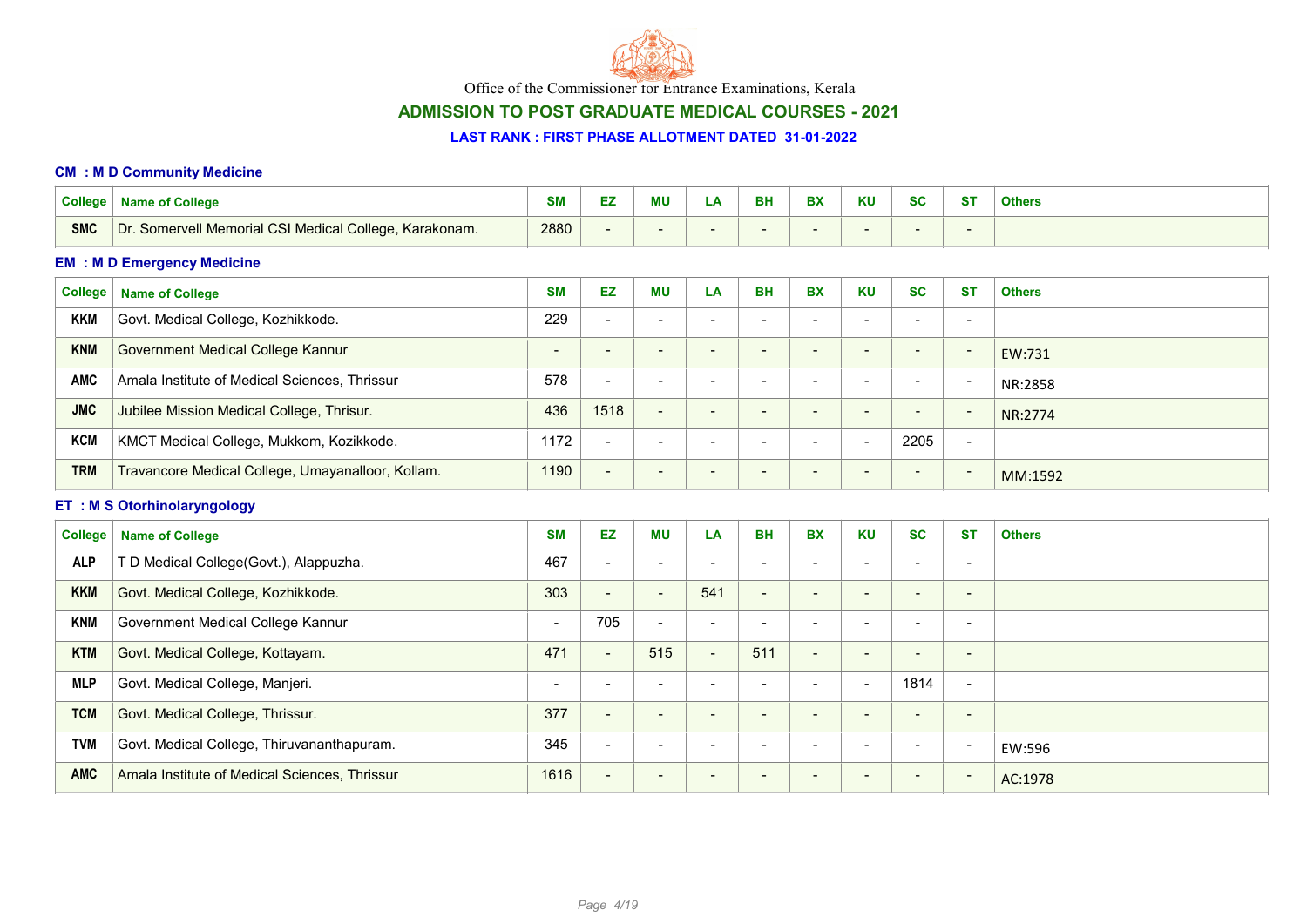

# ADMISSION TO POST GRADUATE MEDICAL COURSES - 2021

### LAST RANK : FIRST PHASE ALLOTMENT DATED 31-01-2022

### ET : M S Otorhinolaryngology

| <b>College</b> | <b>Name of College</b>                                  | <b>SM</b>                | <b>EZ</b>                | <b>MU</b>                | LA                       | <b>BH</b>                | <b>BX</b>                | <b>KU</b>                | <b>SC</b>                | <b>ST</b>                    | <b>Others</b> |
|----------------|---------------------------------------------------------|--------------------------|--------------------------|--------------------------|--------------------------|--------------------------|--------------------------|--------------------------|--------------------------|------------------------------|---------------|
| <b>EMC</b>     | MES Medical College, Perinthalmanna, Malappuram.        | 1829                     | $\overline{\phantom{a}}$ | $\overline{\phantom{a}}$ | $\overline{\phantom{a}}$ | 1995                     | $\overline{\phantom{a}}$ | $\overline{\phantom{a}}$ | $\overline{\phantom{a}}$ | $\overline{\phantom{0}}$     |               |
| <b>GMC</b>     | Sree Gokulam Medical College, Venjaramoodu, TVPM        | 1907                     | 2178                     | $\overline{\phantom{a}}$ | <b>.</b>                 | 2094                     | $\overline{\phantom{a}}$ | $\overline{\phantom{a}}$ |                          | $\overline{\phantom{0}}$     |               |
| <b>JMC</b>     | Jubilee Mission Medical College, Thrisur.               | 1414                     | $\blacksquare$           | $\overline{\phantom{a}}$ | $\blacksquare$           |                          |                          | $\overline{\phantom{a}}$ | $\overline{\phantom{a}}$ | $\overline{\phantom{a}}$     | AC:1537       |
| <b>KCM</b>     | KMCT Medical College, Mukkom, Kozikkode.                | 1874                     | $\sim$                   | 2266                     | $\overline{\phantom{a}}$ | $\overline{\phantom{0}}$ | $\overline{\phantom{a}}$ | $\overline{\phantom{a}}$ | $\sim$                   | $\overline{\phantom{0}}$     |               |
| <b>KDM</b>     | P K Das Institute of Medical Sciences, Ottapalam.       | 2111                     | $\blacksquare$           | $\overline{\phantom{a}}$ | $\overline{\phantom{0}}$ |                          | $\overline{\phantom{a}}$ | $\overline{\phantom{a}}$ | $\overline{\phantom{a}}$ | $\overline{\phantom{a}}$     | EW:3671       |
| <b>MMH</b>     | Malabar Medical College Hospital, Kozhikkode            | 1891                     | $\overline{\phantom{a}}$ | $\blacksquare$           | $\overline{\phantom{0}}$ |                          |                          | $\overline{\phantom{a}}$ | 2465                     | $\overline{\phantom{a}}$     |               |
| <b>PMC</b>     | Pushpagiri Institute of Medical Science, Thiruvalla     | 1868                     | $\blacksquare$           | $\overline{\phantom{a}}$ | $\overline{\phantom{0}}$ |                          |                          | $\overline{\phantom{a}}$ | $\overline{\phantom{a}}$ | $\overline{\phantom{a}}$     | AC:1887       |
| <b>SIM</b>     | Sree Narayana Institute of Medical Sciences, Ernakulam. | 1871                     | $\blacksquare$           | $\overline{\phantom{a}}$ | $\overline{\phantom{0}}$ | $\overline{\phantom{0}}$ |                          | $\overline{\phantom{a}}$ |                          | $\qquad \qquad$              |               |
| <b>SMC</b>     | Dr. Somervell Memorial CSI Medical College, Karakonam.  | $\blacksquare$           | $\blacksquare$           | $\overline{\phantom{a}}$ | $\overline{\phantom{0}}$ |                          | $\blacksquare$           | $\overline{\phantom{a}}$ | $\overline{\phantom{a}}$ | $\overline{\phantom{a}}$     | AC:2109       |
| <b>TRM</b>     | Travancore Medical College, Umayanalloor, Kollam.       | $\overline{\phantom{a}}$ | 2338                     | $\blacksquare$           | $\overline{\phantom{a}}$ |                          |                          | $\overline{\phantom{a}}$ |                          | $\overline{\phantom{a}}$     | MM:2374       |
|                | <b>FM : M D Family Medicine</b>                         |                          |                          |                          |                          |                          |                          |                          |                          |                              |               |
| <b>College</b> | <b>Name of College</b>                                  | <b>SM</b>                | <b>EZ</b>                | <b>MU</b>                | LA                       | <b>BH</b>                | <b>BX</b>                | <b>KU</b>                | <b>SC</b>                | <b>ST</b>                    | <b>Others</b> |
| <b>KKM</b>     | Govt. Medical College, Kozhikkode.                      | $\overline{\phantom{a}}$ | $\blacksquare$           | -                        |                          |                          |                          | $\overline{\phantom{a}}$ |                          | $\qquad \qquad \blacksquare$ |               |

#### FO : M D Forensic Medicine

|            | College   Name of College              | <b>SM</b> | EZ                       | ΜU                       | LA | <b>BH</b>                | <b>BX</b>                | <b>KU</b>                | <b>SC</b>                | <b>ST</b>                | <b>Others</b> |
|------------|----------------------------------------|-----------|--------------------------|--------------------------|----|--------------------------|--------------------------|--------------------------|--------------------------|--------------------------|---------------|
| <b>ALP</b> | T D Medical College(Govt.), Alappuzha. | 1461      | $\overline{\phantom{0}}$ | $\overline{\phantom{0}}$ | -  | $\overline{\phantom{a}}$ | -                        | $\overline{\phantom{0}}$ | $\overline{\phantom{0}}$ | $\overline{\phantom{0}}$ |               |
| <b>KKM</b> | Govt. Medical College, Kozhikkode.     | 1307      | $\overline{\phantom{0}}$ | $\overline{\phantom{0}}$ | -  | $\overline{\phantom{a}}$ |                          | $\overline{\phantom{a}}$ | $\overline{\phantom{0}}$ | $\overline{\phantom{0}}$ |               |
| <b>KTM</b> | Govt. Medical College, Kottayam.       | -         | $\overline{\phantom{0}}$ | $\overline{\phantom{0}}$ | -  | $\overline{\phantom{0}}$ | $\overline{\phantom{0}}$ | $\overline{\phantom{a}}$ | $\overline{\phantom{0}}$ | $\overline{\phantom{0}}$ | EW:3252       |
| <b>TCM</b> | Govt. Medical College, Thrissur.       | 1530      | 1632                     | $\overline{\phantom{a}}$ | -  | $\overline{\phantom{a}}$ |                          | . .                      | $\overline{\phantom{0}}$ | $\overline{\phantom{0}}$ |               |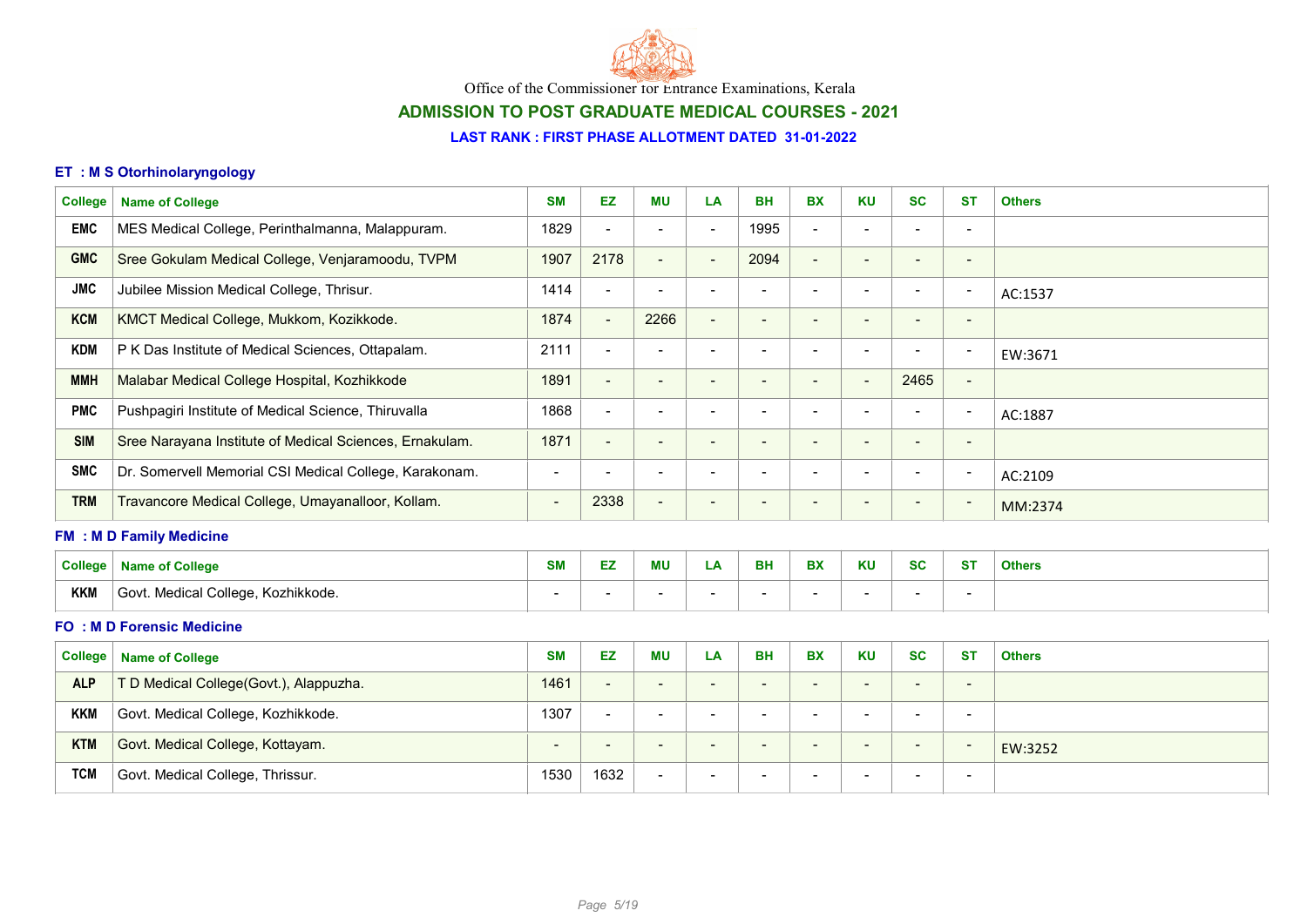

# ADMISSION TO POST GRADUATE MEDICAL COURSES - 2021

#### LAST RANK : FIRST PHASE ALLOTMENT DATED 31-01-2022

#### FO : M D Forensic Medicine

| <b>College</b> | <b>Name of College</b>                                 | <b>SM</b> | EZ.                      | <b>MU</b>                | LA                       | <b>BH</b>                    | <b>BX</b>                | <b>KU</b>                    | <b>SC</b>                | <b>ST</b>                | <b>Others</b>  |
|----------------|--------------------------------------------------------|-----------|--------------------------|--------------------------|--------------------------|------------------------------|--------------------------|------------------------------|--------------------------|--------------------------|----------------|
| <b>TVM</b>     | Govt. Medical College, Thiruvananthapuram.             | 1008      | $\overline{\phantom{a}}$ |                          | 2948                     | $\overline{\phantom{a}}$     | $\overline{\phantom{a}}$ | $\qquad \qquad \blacksquare$ |                          | $\overline{\phantom{a}}$ |                |
|                | <b>GM : M D General Medicine</b>                       |           |                          |                          |                          |                              |                          |                              |                          |                          |                |
| <b>College</b> | <b>Name of College</b>                                 | <b>SM</b> | EZ                       | <b>MU</b>                | LA                       | <b>BH</b>                    | <b>BX</b>                | <b>KU</b>                    | <b>SC</b>                | <b>ST</b>                | <b>Others</b>  |
| <b>ALP</b>     | T D Medical College(Govt.), Alappuzha.                 | 75        | $\blacksquare$           | 125                      | $\overline{\phantom{0}}$ | 196                          | $\blacksquare$           | $\overline{\phantom{a}}$     | 1759                     | $\overline{\phantom{a}}$ |                |
| <b>CMC</b>     | Govt. Medical College, Ernakulam                       | 109       | $\overline{\phantom{a}}$ | $\overline{\phantom{a}}$ | $\blacksquare$           | $\overline{\phantom{a}}$     | $\blacksquare$           | $\overline{\phantom{a}}$     | $\overline{\phantom{a}}$ | $\overline{\phantom{a}}$ |                |
| <b>KKM</b>     | Govt. Medical College, Kozhikkode.                     | 39        | 47                       | 66                       | $\blacksquare$           | $\overline{\phantom{a}}$     | $\blacksquare$           | $\overline{\phantom{a}}$     | 1189                     | 3150                     | EW:107         |
| <b>KNM</b>     | <b>Government Medical College Kannur</b>               | 94        | $\overline{\phantom{a}}$ | $\overline{\phantom{a}}$ | 372                      | $\overline{\phantom{a}}$     | $\overline{\phantom{a}}$ | $\qquad \qquad \blacksquare$ | $\overline{\phantom{a}}$ |                          |                |
| <b>KTM</b>     | Govt. Medical College, Kottayam.                       | 38        | $\blacksquare$           | $\overline{\phantom{0}}$ | $\sim$                   | 67                           | $\sim$                   | 1792                         | $\overline{\phantom{a}}$ |                          | EW:203 PD:3674 |
| <b>TCM</b>     | Govt. Medical College, Thrissur.                       | 65        | 82                       | $\overline{\phantom{a}}$ | $\overline{\phantom{a}}$ | $\overline{\phantom{a}}$     | $\overline{\phantom{a}}$ | $\overline{\phantom{a}}$     | $\overline{\phantom{a}}$ |                          | CD:2420 EW:207 |
| <b>TVM</b>     | Govt. Medical College, Thiruvananthapuram.             | 43        | 72                       | 121                      | $\overline{\phantom{0}}$ | 86                           | $\blacksquare$           | $\overline{\phantom{a}}$     | 1255                     |                          | EW:137         |
| <b>AMC</b>     | Amala Institute of Medical Sciences, Thrissur          | 292       | $\overline{\phantom{a}}$ |                          | $\overline{\phantom{a}}$ | $\qquad \qquad \blacksquare$ | $\overline{\phantom{a}}$ | 2260                         | $\overline{\phantom{a}}$ |                          | AC:396 NR:2085 |
| <b>AZC</b>     | Azeezia Institute of Medi. Science, Meyyannoor, Kollam | 979       | $\blacksquare$           | $\overline{\phantom{a}}$ | $\overline{\phantom{0}}$ | 1277                         | $\blacksquare$           | $\overline{\phantom{a}}$     | $\overline{\phantom{a}}$ |                          | MM:1613        |
| <b>BCM</b>     | Believers Church Medical College Hospital, Thiruvalla  | 510       | $\overline{\phantom{a}}$ | $\overline{\phantom{a}}$ | $\overline{\phantom{a}}$ | $\overline{\phantom{a}}$     | $\blacksquare$           | $\blacksquare$               | $\overline{\phantom{a}}$ |                          | NC:3053        |
| <b>DMM</b>     | DM Wayanad Institute of Medical Sciences, Wayanad.     | 1016      | 1378                     | $\overline{\phantom{a}}$ | $\overline{\phantom{a}}$ | $\overline{\phantom{a}}$     | $\blacksquare$           | $\overline{\phantom{a}}$     |                          | $\overline{\phantom{a}}$ |                |
| <b>EMC</b>     | MES Medical College, Perinthalmanna, Malappuram.       | 505       | $\overline{\phantom{a}}$ | 537                      | $\blacksquare$           | $\overline{\phantom{a}}$     |                          | $\overline{\phantom{a}}$     |                          |                          | NR:2933        |
| <b>GMC</b>     | Sree Gokulam Medical College, Venjaramoodu, TVPM       | 721       | $\blacksquare$           | 1175                     | $\blacksquare$           | 974                          | $\overline{\phantom{a}}$ | $\overline{\phantom{a}}$     |                          |                          | NR:1878        |
| <b>JMC</b>     | Jubilee Mission Medical College, Thrisur.              | 173       | $\overline{\phantom{a}}$ | $\blacksquare$           | $\overline{\phantom{a}}$ | $\blacksquare$               | 1485                     | $\overline{\phantom{a}}$     |                          |                          | AC:269 NR:1281 |
| <b>KCM</b>     | KMCT Medical College, Mukkom, Kozikkode.               | 527       | $\blacksquare$           |                          | $\overline{\phantom{a}}$ | $\blacksquare$               | $\overline{\phantom{a}}$ | $\overline{\phantom{a}}$     |                          |                          | NR:3024        |
| <b>KDM</b>     | P K Das Institute of Medical Sciences, Ottapalam.      | 1080      |                          |                          |                          | $\overline{\phantom{a}}$     |                          |                              |                          |                          | NR:3129        |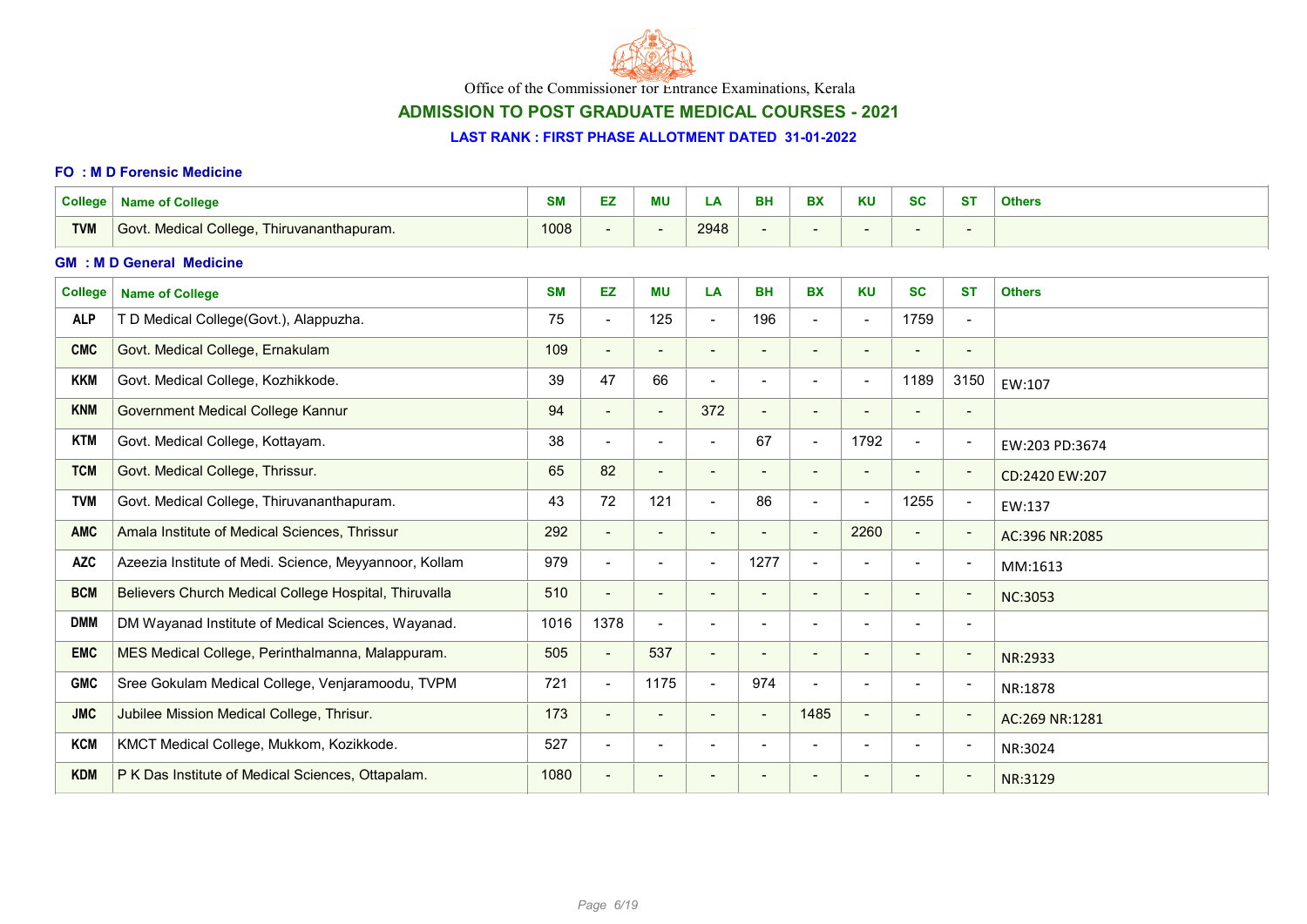

# ADMISSION TO POST GRADUATE MEDICAL COURSES - 2021

#### LAST RANK : FIRST PHASE ALLOTMENT DATED 31-01-2022

#### GM : M D General Medicine

| College    | <b>Name of College</b>                                     | <b>SM</b> | <b>EZ</b>                | ΜU                       | LA   | <b>BH</b>                | <b>BX</b>                | <b>KU</b>                | <b>SC</b>                | <b>ST</b>                | <b>Others</b>   |  |  |
|------------|------------------------------------------------------------|-----------|--------------------------|--------------------------|------|--------------------------|--------------------------|--------------------------|--------------------------|--------------------------|-----------------|--|--|
| <b>MMC</b> | Malankara Orthodox Syrian Church Medi.College, Kolenchery. | 376       | $\overline{\phantom{0}}$ | $\overline{\phantom{0}}$ | -    | $\overline{\phantom{0}}$ |                          | $\overline{\phantom{0}}$ | $\overline{\phantom{0}}$ | 3232                     | NR:2373         |  |  |
| <b>MMH</b> | Malabar Medical College Hospital, Kozhikkode               | 783       | $\overline{\phantom{0}}$ | $\overline{\phantom{0}}$ | . .  | $\overline{\phantom{0}}$ |                          | $\overline{\phantom{0}}$ | $\overline{\phantom{0}}$ | $\overline{\phantom{0}}$ | EW:2652 NR:2968 |  |  |
| <b>PMC</b> | Pushpagiri Institute of Medical Science, Thiruvalla        | 336       | 1135                     | $\overline{\phantom{a}}$ | . .  |                          |                          | $\overline{\phantom{0}}$ | 1778                     | $\overline{\phantom{a}}$ | AC:402 NC:2865  |  |  |
| <b>SIM</b> | Sree Narayana Institute of Medical Sciences, Ernakulam.    | 780       | $\overline{\phantom{a}}$ | $\overline{\phantom{0}}$ | . .  |                          |                          | $\overline{\phantom{0}}$ | 2008                     | $\overline{\phantom{a}}$ |                 |  |  |
| <b>TRM</b> | Travancore Medical College, Umayanalloor, Kollam.          | 978       | $\blacksquare$           | $\overline{\phantom{a}}$ | 1749 |                          | $\overline{\phantom{0}}$ | $\,$                     | $\overline{\phantom{0}}$ | -                        | MM:1300 NM:2607 |  |  |
|            | <b>GS : M S General Surgery</b>                            |           |                          |                          |      |                          |                          |                          |                          |                          |                 |  |  |
| ____       |                                                            | ---       |                          |                          |      |                          |                          |                          |                          |                          |                 |  |  |

| <b>College</b> | <b>Name of College</b>                                 | <b>SM</b> | EZ                       | <b>MU</b>                | LA                       | <b>BH</b>                | <b>BX</b>                | <b>KU</b>                | <b>SC</b>                | <b>ST</b>                | <b>Others</b>   |
|----------------|--------------------------------------------------------|-----------|--------------------------|--------------------------|--------------------------|--------------------------|--------------------------|--------------------------|--------------------------|--------------------------|-----------------|
| <b>ALP</b>     | T D Medical College(Govt.), Alappuzha.                 | 260       | $\overline{\phantom{a}}$ |                          | $\overline{\phantom{a}}$ |                          |                          | $\qquad \qquad$          | ٠                        | $\qquad \qquad$          |                 |
| <b>KKM</b>     | Govt. Medical College, Kozhikkode.                     | 135       | $\overline{\phantom{a}}$ | $\blacksquare$           | $\overline{\phantom{a}}$ |                          | 316                      | $\blacksquare$           | 1744                     | $\blacksquare$           | EW:398          |
| <b>KNM</b>     | Government Medical College Kannur                      | 355       | $\overline{\phantom{a}}$ | $\overline{\phantom{a}}$ | $\overline{\phantom{a}}$ |                          |                          | $\overline{\phantom{a}}$ | ٠                        | $\overline{\phantom{a}}$ |                 |
| <b>KTM</b>     | Govt. Medical College, Kottayam.                       | 194       | $\blacksquare$           | $\blacksquare$           | 585                      | $\overline{\phantom{0}}$ |                          | $\overline{\phantom{a}}$ | $\overline{\phantom{0}}$ | 1595                     |                 |
| <b>TCM</b>     | Govt. Medical College, Thrissur.                       | 350       | 413                      | 416                      | $\overline{\phantom{a}}$ | 464                      | $\overline{\phantom{0}}$ | $\overline{\phantom{a}}$ | ٠                        | $\sim$                   | EW:669          |
| TVM            | Govt. Medical College, Thiruvananthapuram.             | 253       | 312                      | 299                      | $\blacksquare$           | 454                      | -                        | $\overline{\phantom{a}}$ | 1811                     | $\blacksquare$           | EW:555          |
| <b>AMC</b>     | Amala Institute of Medical Sciences, Thrissur          | 1143      | $\overline{\phantom{a}}$ | $\sim$                   | $\overline{\phantom{a}}$ | 1842                     | $\overline{\phantom{0}}$ |                          |                          | $\overline{\phantom{a}}$ | AC:1404 NR:3200 |
| <b>AZC</b>     | Azeezia Institute of Medi. Science, Meyyannoor, Kollam | 1726      | $\blacksquare$           |                          |                          |                          |                          |                          |                          | $\overline{\phantom{a}}$ | MM:1921         |
| <b>EMC</b>     | MES Medical College, Perinthalmanna, Malappuram.       | 1005      | 2146                     | $\blacksquare$           | $\overline{\phantom{a}}$ |                          |                          | $\blacksquare$           | 2172                     | $\overline{\phantom{a}}$ | NR:3124         |
| <b>GMC</b>     | Sree Gokulam Medical College, Venjaramoodu, TVPM       | 1666      | $\blacksquare$           | $\overline{\phantom{a}}$ | $\overline{\phantom{a}}$ |                          |                          | $\overline{\phantom{a}}$ | 2597                     | $\overline{\phantom{a}}$ |                 |
| <b>JMC</b>     | Jubilee Mission Medical College, Thrisur.              | 1027      | $\blacksquare$           | $\overline{\phantom{a}}$ | $\overline{\phantom{a}}$ | $\overline{\phantom{a}}$ | -                        | $\overline{\phantom{a}}$ | $\overline{\phantom{a}}$ | $\overline{\phantom{a}}$ | AC:1102         |
| <b>KCM</b>     | KMCT Medical College, Mukkom, Kozikkode.               | 1487      | $\overline{\phantom{a}}$ |                          |                          |                          |                          |                          |                          | $\overline{\phantom{a}}$ | NR:3264         |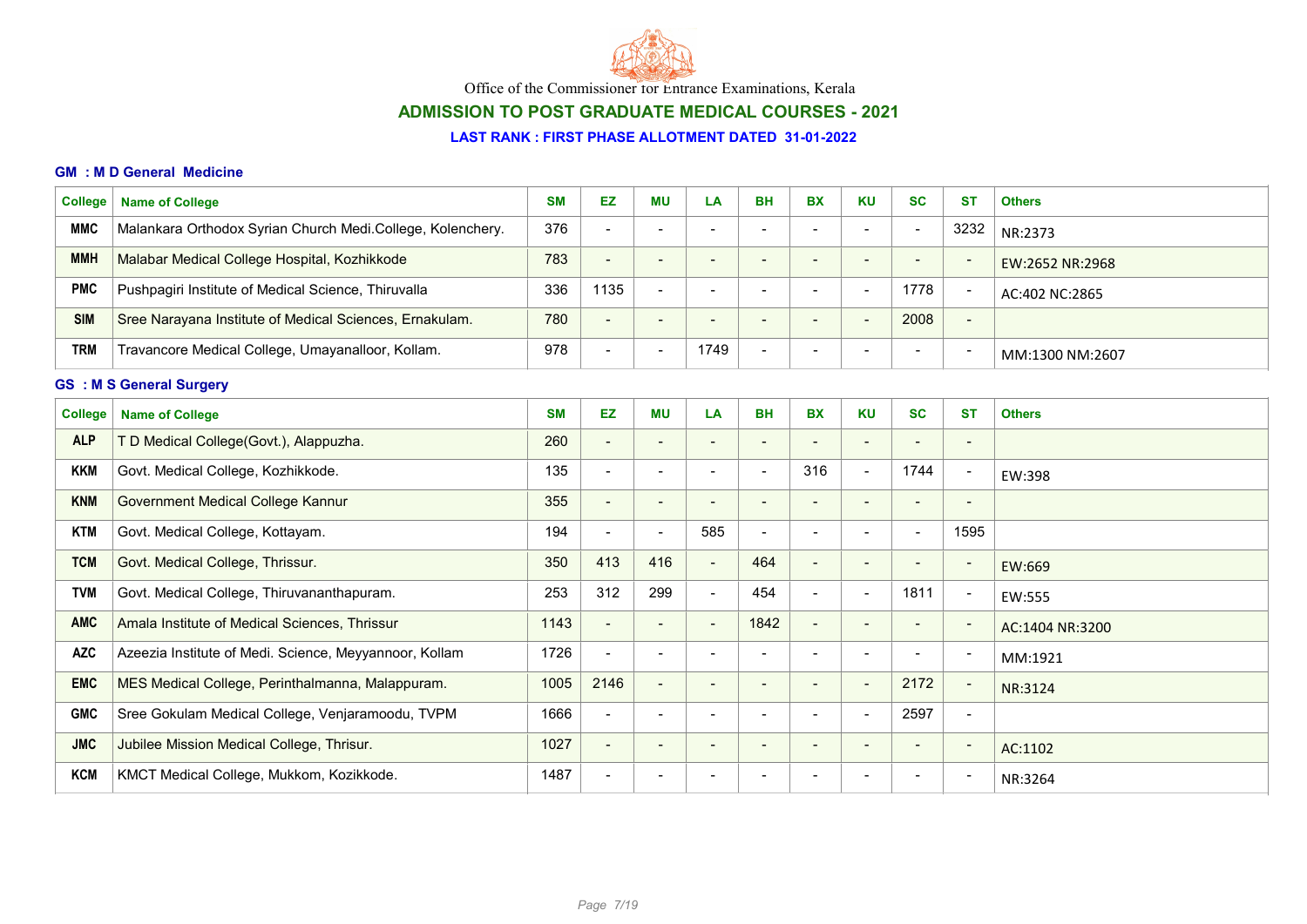

# ADMISSION TO POST GRADUATE MEDICAL COURSES - 2021

### LAST RANK : FIRST PHASE ALLOTMENT DATED 31-01-2022

### GS : M S General Surgery

| <b>College</b> | <b>Name of College</b>                                     | <b>SM</b>                | EZ                       | <b>MU</b>                | LA                       | <b>BH</b>                | <b>BX</b>                    | <b>KU</b>                | <b>SC</b>                | <b>ST</b>                | <b>Others</b>   |
|----------------|------------------------------------------------------------|--------------------------|--------------------------|--------------------------|--------------------------|--------------------------|------------------------------|--------------------------|--------------------------|--------------------------|-----------------|
| <b>KDM</b>     | P K Das Institute of Medical Sciences, Ottapalam.          | 1772                     | $\overline{\phantom{a}}$ | $\overline{\phantom{a}}$ | 2906                     | $\blacksquare$           | $\overline{\phantom{a}}$     | $\overline{\phantom{a}}$ | $\overline{\phantom{a}}$ | $\overline{\phantom{a}}$ |                 |
| <b>MMC</b>     | Malankara Orthodox Syrian Church Medi.College, Kolenchery. | 1291                     | $\blacksquare$           | $\blacksquare$           | $\overline{\phantom{a}}$ | $\overline{\phantom{a}}$ | $\blacksquare$               | $\overline{\phantom{a}}$ | $\overline{\phantom{a}}$ | $\overline{\phantom{a}}$ | AC:1339         |
| <b>MMH</b>     | Malabar Medical College Hospital, Kozhikkode               | 1418                     | 2231                     | $\blacksquare$           | $\overline{\phantom{a}}$ | $\overline{\phantom{0}}$ | $\qquad \qquad \blacksquare$ | $\sim$                   | $\overline{\phantom{a}}$ | $\overline{\phantom{a}}$ |                 |
| <b>PMC</b>     | Pushpagiri Institute of Medical Science, Thiruvalla        | 1163                     | $\blacksquare$           | 1745                     | $\overline{\phantom{a}}$ |                          | $\blacksquare$               | $\overline{\phantom{a}}$ | $\overline{\phantom{a}}$ | $\blacksquare$           | AC:1462         |
| <b>SMC</b>     | Dr. Somervell Memorial CSI Medical College, Karakonam.     | $\blacksquare$           | $\overline{\phantom{a}}$ | $\overline{\phantom{a}}$ | $\overline{\phantom{a}}$ | $\overline{\phantom{a}}$ | $\qquad \qquad \blacksquare$ | $\overline{\phantom{a}}$ | $\overline{\phantom{a}}$ | $\overline{\phantom{a}}$ | AC:1670 NC:3696 |
| <b>TRM</b>     | Travancore Medical College, Umayanalloor, Kollam.          | 1678                     | $\blacksquare$           |                          |                          |                          |                              |                          |                          | $\overline{\phantom{a}}$ | MM:2215         |
|                | <b>MI: MD Microbiology</b>                                 |                          |                          |                          |                          |                          |                              |                          |                          |                          |                 |
| <b>College</b> | <b>Name of College</b>                                     | <b>SM</b>                | EZ                       | <b>MU</b>                | LA                       | <b>BH</b>                | <b>BX</b>                    | <b>KU</b>                | <b>SC</b>                | <b>ST</b>                | <b>Others</b>   |
| <b>ALP</b>     | T D Medical College(Govt.), Alappuzha.                     | 1574                     | $\overline{\phantom{a}}$ | $\overline{\phantom{a}}$ |                          |                          | -                            | $\overline{\phantom{a}}$ | $\overline{\phantom{a}}$ | $\overline{\phantom{a}}$ |                 |
| <b>CMC</b>     | Govt. Medical College, Ernakulam                           | $\overline{\phantom{a}}$ | 1819                     | $\blacksquare$           | $\blacksquare$           | $\overline{\phantom{a}}$ | $\overline{\phantom{0}}$     | $\overline{\phantom{a}}$ | $\overline{\phantom{a}}$ | $\overline{\phantom{a}}$ |                 |
| <b>KKM</b>     | Govt. Medical College, Kozhikkode.                         | 1275                     | $\blacksquare$           | 1780                     | $\overline{\phantom{a}}$ | $\overline{\phantom{a}}$ | $\overline{\phantom{a}}$     | $\overline{\phantom{a}}$ | $\overline{\phantom{a}}$ | $\overline{\phantom{a}}$ |                 |
| <b>KTM</b>     | Govt. Medical College, Kottayam.                           | 1641                     | $\blacksquare$           | $\overline{\phantom{a}}$ |                          |                          | $\blacksquare$               | $\overline{\phantom{a}}$ |                          | $\overline{\phantom{a}}$ |                 |
| <b>TCM</b>     | Govt. Medical College, Thrissur.                           | 1751                     | $\overline{\phantom{a}}$ |                          | $\overline{\phantom{a}}$ |                          |                              |                          | 2868                     | $\overline{\phantom{a}}$ | EW:2148         |
| <b>TVM</b>     | Govt. Medical College, Thiruvananthapuram.                 | 1401                     | $\blacksquare$           | $\overline{\phantom{a}}$ | $\overline{\phantom{a}}$ | 2331                     | $\blacksquare$               | $\overline{\phantom{a}}$ | $\blacksquare$           | $\overline{\phantom{a}}$ |                 |
| <b>EMC</b>     | MES Medical College, Perinthalmanna, Malappuram.           | 3071                     | $\blacksquare$           | 3836                     | $\overline{\phantom{a}}$ | $\overline{\phantom{a}}$ | -                            | $\overline{\phantom{a}}$ | $\overline{\phantom{a}}$ |                          |                 |
| <b>GMC</b>     | Sree Gokulam Medical College, Venjaramoodu, TVPM           | 3161                     | $\blacksquare$           | $\overline{\phantom{a}}$ |                          |                          | $\overline{\phantom{a}}$     | $\overline{\phantom{a}}$ |                          | $\overline{\phantom{a}}$ |                 |
| <b>JMC</b>     | Jubilee Mission Medical College, Thrisur.                  | 2957                     | $\blacksquare$           |                          |                          |                          |                              |                          | 3221                     | $\overline{\phantom{0}}$ |                 |
| <b>KCM</b>     | KMCT Medical College, Mukkom, Kozikkode.                   | 3012                     | $\blacksquare$           | $\blacksquare$           | $\overline{\phantom{a}}$ | $\overline{\phantom{a}}$ | $\blacksquare$               | $\blacksquare$           | $\overline{\phantom{0}}$ | $\overline{\phantom{a}}$ |                 |
| <b>PMC</b>     | Pushpagiri Institute of Medical Science, Thiruvalla        | 2927                     | 3565                     | $\overline{\phantom{a}}$ | $\overline{\phantom{a}}$ |                          |                              | $\overline{\phantom{a}}$ | $\overline{\phantom{a}}$ | $\overline{\phantom{a}}$ |                 |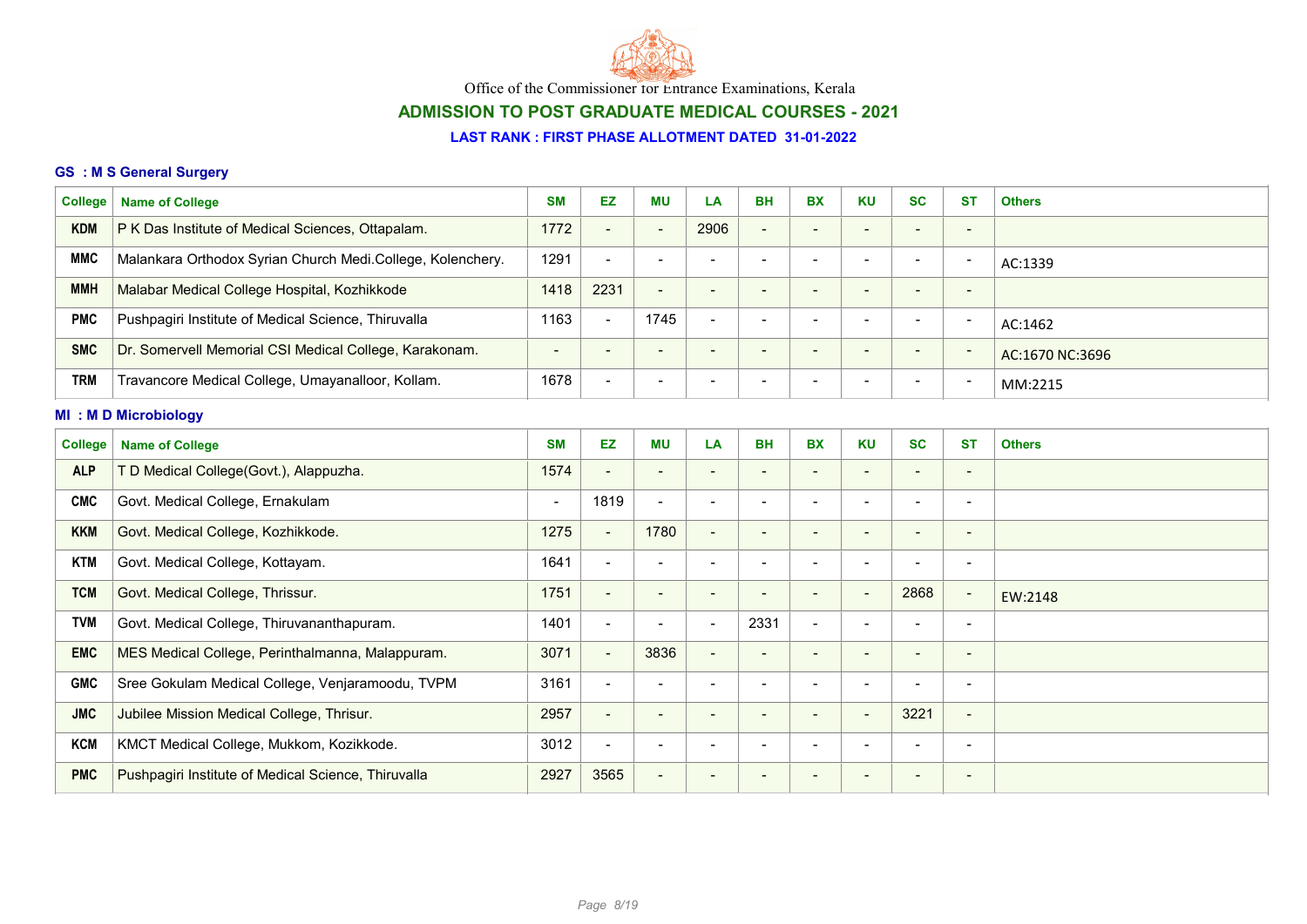

# ADMISSION TO POST GRADUATE MEDICAL COURSES - 2021

#### LAST RANK : FIRST PHASE ALLOTMENT DATED 31-01-2022

### OB : M S Obstetrics & Gynaecology

| <b>College</b> | <b>Name of College</b>                                     | <b>SM</b>      | EZ                       | <b>MU</b>                | LA                       | <b>BH</b>                | <b>BX</b>                | <b>KU</b>                | <b>SC</b>                | <b>ST</b>                | <b>Others</b>   |
|----------------|------------------------------------------------------------|----------------|--------------------------|--------------------------|--------------------------|--------------------------|--------------------------|--------------------------|--------------------------|--------------------------|-----------------|
| <b>ALP</b>     | T D Medical College(Govt.), Alappuzha.                     | 351            | $\blacksquare$           |                          |                          |                          |                          |                          |                          | $\overline{\phantom{a}}$ | EW:617          |
| <b>KKM</b>     | Govt. Medical College, Kozhikkode.                         | 158            | 225                      | 169                      | $\overline{\phantom{a}}$ | 439                      | $\blacksquare$           | $\blacksquare$           | 1506                     | 3531                     | EW:437          |
| <b>KNM</b>     | Government Medical College Kannur                          | 375            | $\blacksquare$           | $\blacksquare$           | $\overline{\phantom{a}}$ | $\blacksquare$           | $\blacksquare$           | $\overline{\phantom{a}}$ | $\overline{\phantom{a}}$ | $\overline{\phantom{a}}$ |                 |
| <b>KTM</b>     | Govt. Medical College, Kottayam.                           | 246            | 495                      | $\overline{\phantom{a}}$ | $\overline{\phantom{0}}$ |                          |                          | $\blacksquare$           | 1881                     | $\overline{\phantom{a}}$ | EW:484          |
| <b>TCM</b>     | Govt. Medical College, Thrissur.                           | 279            | $\blacksquare$           | $\overline{\phantom{a}}$ | $\overline{\phantom{a}}$ | 445                      | $\blacksquare$           | 2377                     | $\blacksquare$           | $\overline{\phantom{a}}$ |                 |
| <b>TVM</b>     | Govt. Medical College, Thiruvananthapuram.                 | 273            | 369                      | 289                      | 514                      | 450                      | $\blacksquare$           | $\overline{\phantom{a}}$ | 1844                     | $\overline{\phantom{a}}$ | EW:552          |
| <b>AMC</b>     | Amala Institute of Medical Sciences, Thrissur              | 730            | 1614                     | $\overline{\phantom{a}}$ | $\overline{\phantom{a}}$ | $\overline{\phantom{a}}$ | $\overline{\phantom{a}}$ | $\overline{\phantom{a}}$ | $\overline{\phantom{a}}$ | $\overline{\phantom{a}}$ | NR:2884         |
| <b>BCM</b>     | Believers Church Medical College Hospital, Thiruvalla      | 1258           | $\blacksquare$           | $\blacksquare$           | $\overline{\phantom{a}}$ | $\blacksquare$           | $\blacksquare$           | $\overline{\phantom{a}}$ | $\qquad \qquad$          | $\overline{\phantom{a}}$ | AC:1533         |
| <b>EMC</b>     | MES Medical College, Perinthalmanna, Malappuram.           | 950            | $\blacksquare$           |                          |                          |                          |                          |                          |                          | 3854                     | NR:2826         |
| <b>GMC</b>     | Sree Gokulam Medical College, Venjaramoodu, TVPM           | 1182           | $\blacksquare$           | $\overline{\phantom{a}}$ | $\overline{\phantom{a}}$ |                          |                          | $\overline{\phantom{a}}$ | $\overline{\phantom{a}}$ | $\overline{\phantom{a}}$ | NR:3113         |
| <b>JMC</b>     | Jubilee Mission Medical College, Thrisur.                  | 390            | $\blacksquare$           | $\overline{\phantom{a}}$ | $\overline{\phantom{a}}$ | $\overline{\phantom{a}}$ |                          | $\blacksquare$           | 2514                     | $\overline{\phantom{a}}$ | AC:1367 NR:2666 |
| <b>KCM</b>     | KMCT Medical College, Mukkom, Kozikkode.                   | 1128           | $\blacksquare$           | $\overline{\phantom{a}}$ | $\overline{\phantom{a}}$ | $\blacksquare$           | $\overline{\phantom{a}}$ | $\overline{\phantom{a}}$ | $\blacksquare$           | $\overline{\phantom{a}}$ | NR:3402         |
| <b>MMC</b>     | Malankara Orthodox Syrian Church Medi.College, Kolenchery. | 818            | $\blacksquare$           | $\overline{\phantom{a}}$ | 2074                     | $\blacksquare$           | $\overline{\phantom{a}}$ | $\overline{\phantom{a}}$ | $\overline{\phantom{a}}$ | $\overline{\phantom{a}}$ | AC:1626 NR:2786 |
| <b>PMC</b>     | Pushpagiri Institute of Medical Science, Thiruvalla        | 1242           | $\blacksquare$           | $\overline{\phantom{a}}$ | $\overline{\phantom{a}}$ | 1625                     | $\overline{\phantom{a}}$ | $\overline{\phantom{0}}$ |                          | $\overline{\phantom{a}}$ | AC:1305 NC:3514 |
| <b>SMC</b>     | Dr. Somervell Memorial CSI Medical College, Karakonam.     | $\blacksquare$ | $\overline{\phantom{a}}$ | $\overline{\phantom{a}}$ | $\overline{\phantom{a}}$ |                          | $\blacksquare$           | $\overline{\phantom{a}}$ | $\blacksquare$           | $\overline{\phantom{a}}$ | AC:2052         |
| <b>TRM</b>     | Travancore Medical College, Umayanalloor, Kollam.          | 1550           | $\overline{\phantom{a}}$ | 1691                     | $\overline{\phantom{a}}$ | $\qquad \qquad$          |                          | $\overline{\phantom{a}}$ | $\overline{\phantom{a}}$ | $\overline{\phantom{a}}$ | MM:1883         |

### OP : M S Ophthalmology

| College           | Name of College                       | <b>CM</b><br>OIV. | $- -$<br>ᅩ | ΜL | - | <b>BH</b> | <b>DV</b><br>DА | <b>KU</b> | $\sim$<br>ou | <b>ST</b> | <b>Others</b> |
|-------------------|---------------------------------------|-------------------|------------|----|---|-----------|-----------------|-----------|--------------|-----------|---------------|
| AI D<br><u>лы</u> | Medical College(Govt.),<br>Alappuzha. |                   |            |    |   |           |                 |           |              | 3572      |               |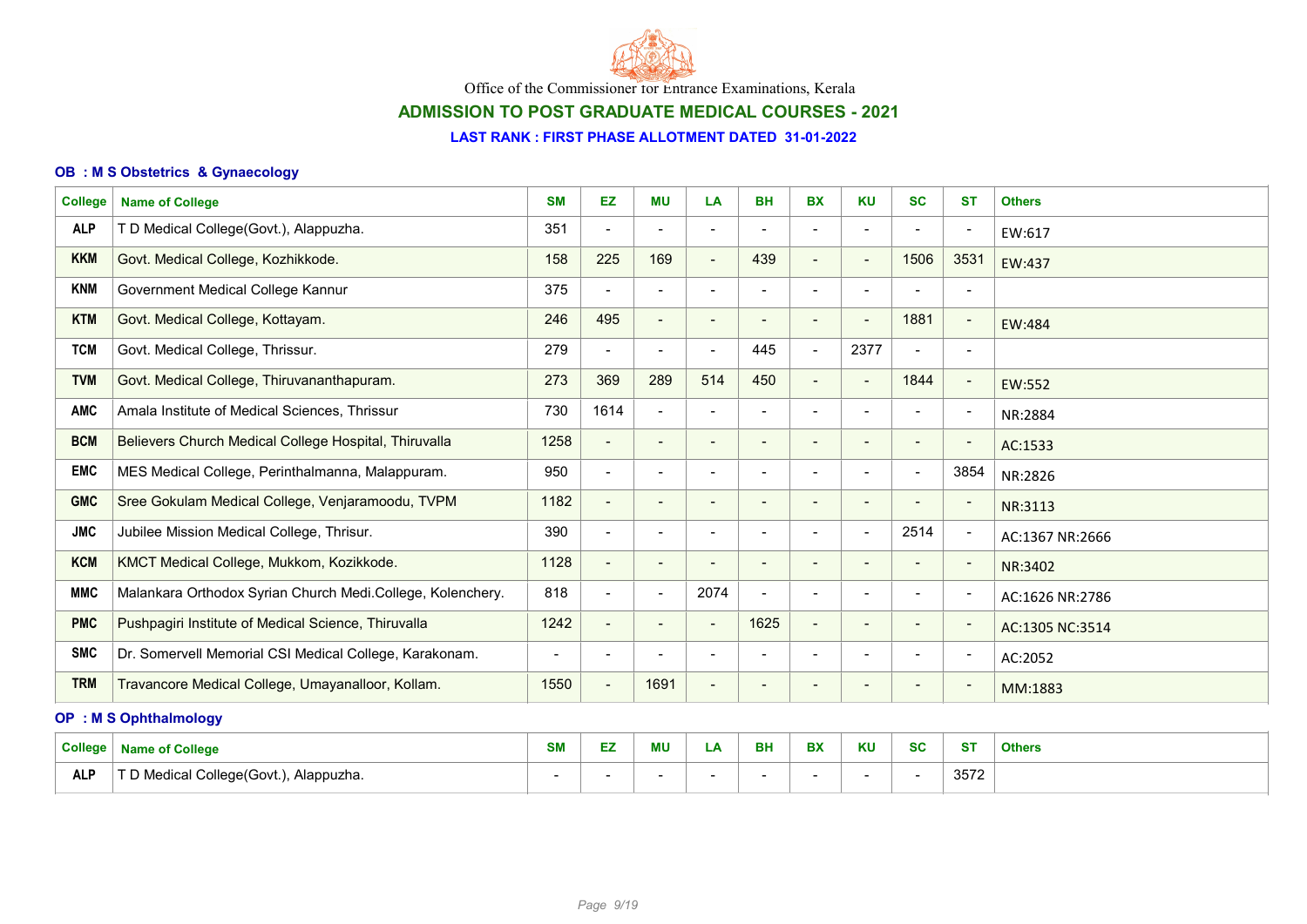

# ADMISSION TO POST GRADUATE MEDICAL COURSES - 2021

#### LAST RANK : FIRST PHASE ALLOTMENT DATED 31-01-2022

### OP : M S Ophthalmology

| <b>College</b><br><b>Name of College</b>               | <b>SM</b>                | <b>EZ</b>                | <b>MU</b>                | LA                       | <b>BH</b>                | <b>BX</b>                | <b>KU</b>                    | <b>SC</b>                | <b>ST</b>                | <b>Others</b>   |
|--------------------------------------------------------|--------------------------|--------------------------|--------------------------|--------------------------|--------------------------|--------------------------|------------------------------|--------------------------|--------------------------|-----------------|
| Govt. Medical College, Kozhikkode.                     | 430                      | $\blacksquare$           | 517                      | 644                      | $\blacksquare$           | $\overline{\phantom{a}}$ | $\qquad \qquad \blacksquare$ |                          | $\overline{\phantom{a}}$ |                 |
| Government Medical College Kannur                      | $\overline{\phantom{a}}$ | $\overline{\phantom{a}}$ | $\overline{\phantom{a}}$ | $\overline{\phantom{0}}$ | $\overline{\phantom{a}}$ | $\blacksquare$           | $\blacksquare$               | $\blacksquare$           | $\overline{\phantom{a}}$ | PD:3080         |
| Govt. Medical College, Kottayam.                       | 434                      | $\blacksquare$           | $\overline{\phantom{a}}$ | $\overline{\phantom{a}}$ | $\overline{\phantom{a}}$ | $\blacksquare$           | $\overline{\phantom{a}}$     | $\overline{\phantom{a}}$ | $\overline{\phantom{a}}$ | EW:1162         |
| Govt. Medical College, Manjeri.                        | 420                      | $\blacksquare$           | $\overline{\phantom{0}}$ | $\overline{\phantom{0}}$ |                          | $\overline{\phantom{a}}$ | $\overline{\phantom{0}}$     |                          | $\overline{\phantom{a}}$ |                 |
| Govt. Medical College, Thrissur.                       | 387                      | $\overline{\phantom{a}}$ | $\overline{\phantom{a}}$ | $\blacksquare$           | 575                      | $\overline{\phantom{a}}$ | $\blacksquare$               | 1983                     | $\overline{\phantom{a}}$ |                 |
| Govt. Medical College, Thiruvananthapuram.             | 421                      | 538                      | $\blacksquare$           | $\overline{\phantom{a}}$ | $\overline{\phantom{a}}$ | $\overline{\phantom{a}}$ | $\overline{\phantom{a}}$     | $\overline{\phantom{a}}$ | $\overline{\phantom{a}}$ | EW:1107         |
| Amala Institute of Medical Sciences, Thrissur          |                          | $\blacksquare$           | $\overline{\phantom{a}}$ | ٠                        |                          |                          | $\qquad \qquad \blacksquare$ |                          | $\overline{\phantom{a}}$ | AC:1828         |
| Azeezia Institute of Medi. Science, Meyyannoor, Kollam | 1787                     | $\blacksquare$           | $\overline{\phantom{a}}$ | Ē,                       | $\overline{\phantom{a}}$ | $\blacksquare$           | $\blacksquare$               | $\overline{\phantom{a}}$ | $\overline{\phantom{a}}$ |                 |
| Believers Church Medical College Hospital, Thiruvalla  | $\overline{\phantom{a}}$ | $\overline{\phantom{a}}$ | $\overline{\phantom{a}}$ | $\overline{\phantom{a}}$ | $\overline{\phantom{a}}$ | $\overline{\phantom{a}}$ | $\overline{\phantom{a}}$     | 2502                     | $\overline{\phantom{a}}$ | AC:2063         |
| MES Medical College, Perinthalmanna, Malappuram.       | 1421                     | 1628                     | $\overline{\phantom{a}}$ | $\blacksquare$           | $\blacksquare$           | $\overline{\phantom{a}}$ | $\blacksquare$               | $\overline{\phantom{0}}$ | $\overline{\phantom{a}}$ | NR:3788         |
| Sree Gokulam Medical College, Venjaramoodu, TVPM       | 1371                     | $\blacksquare$           | 2016                     | $\blacksquare$           | -                        | $\overline{\phantom{a}}$ | $\overline{\phantom{0}}$     | $\overline{\phantom{a}}$ | $\overline{\phantom{a}}$ | NR:3736         |
| Jubilee Mission Medical College, Thrisur.              | 1355                     | $\blacksquare$           | $\blacksquare$           | $\overline{\phantom{a}}$ | $\blacksquare$           | $\overline{\phantom{a}}$ | $\overline{\phantom{a}}$     | $\blacksquare$           | $\overline{\phantom{a}}$ | AC:1385         |
| KMCT Medical College, Mukkom, Kozikkode.               | 1779                     | $\blacksquare$           | 2079                     | $\overline{\phantom{a}}$ |                          |                          | $\qquad \qquad \blacksquare$ |                          | $\overline{\phantom{a}}$ |                 |
| Malabar Medical College Hospital, Kozhikkode           | 1369                     | $\blacksquare$           | $\overline{\phantom{a}}$ | 2166                     | $\blacksquare$           | $\overline{\phantom{a}}$ | $\overline{\phantom{a}}$     | $\overline{\phantom{a}}$ | $\overline{\phantom{a}}$ |                 |
| Pushpagiri Institute of Medical Science, Thiruvalla    | $\blacksquare$           | $\overline{\phantom{a}}$ | $\blacksquare$           | $\overline{\phantom{a}}$ | $\qquad \qquad$          | $\overline{\phantom{a}}$ | $\overline{\phantom{a}}$     | $\overline{\phantom{a}}$ | $\overline{\phantom{a}}$ | AC:1847         |
| Dr. Somervell Memorial CSI Medical College, Karakonam. | 1899                     | $\overline{\phantom{a}}$ |                          |                          |                          |                          | ۰                            |                          | $\overline{\phantom{a}}$ | AC:2194 NC:3618 |
|                                                        |                          |                          |                          |                          |                          |                          |                              |                          |                          |                 |

### OR : M S Orthopaedics

| <b>College</b> | Name of College                                  | <b>SM</b> | وسامح<br>-<br>-- | <b>MU</b> | - - | <b>BH</b> | <b>DV</b><br>DЛ | <b>KU</b> | 00<br>Ju | $_{\text{c}}$ | <b>Others</b> |
|----------------|--------------------------------------------------|-----------|------------------|-----------|-----|-----------|-----------------|-----------|----------|---------------|---------------|
| <b>ALP</b>     | <b>D</b> Medical College(Govt.),<br>, Alappuzha. | 304       |                  |           |     |           |                 |           |          |               |               |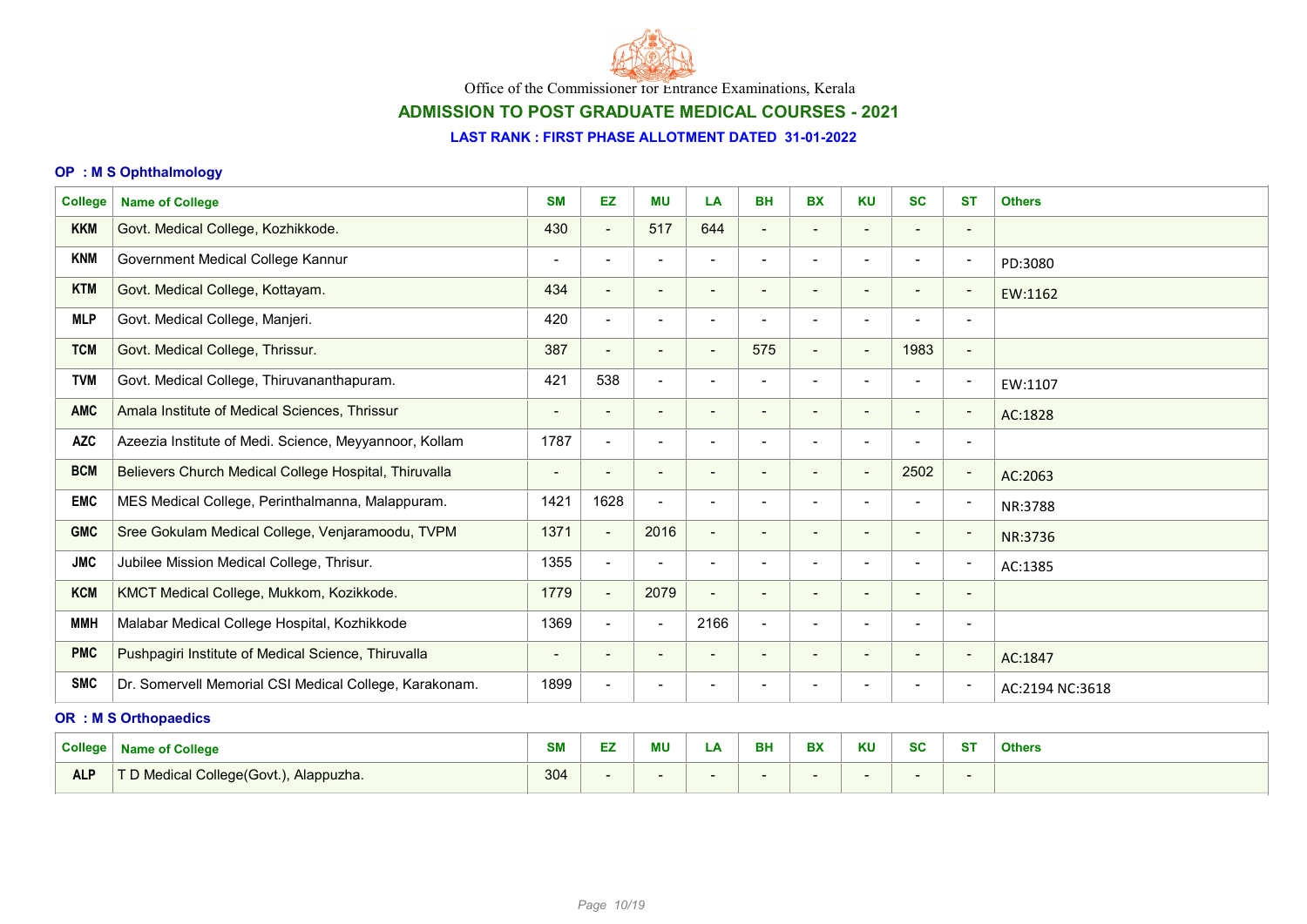

# ADMISSION TO POST GRADUATE MEDICAL COURSES - 2021

#### LAST RANK : FIRST PHASE ALLOTMENT DATED 31-01-2022

#### OR : M S Orthopaedics

| <b>College</b> | <b>Name of College</b>                                     | <b>SM</b>                | EZ                           | <b>MU</b>                | LA                           | <b>BH</b>                | <b>BX</b>                | <b>KU</b>                | <b>SC</b>                | <b>ST</b>                | <b>Others</b>   |  |
|----------------|------------------------------------------------------------|--------------------------|------------------------------|--------------------------|------------------------------|--------------------------|--------------------------|--------------------------|--------------------------|--------------------------|-----------------|--|
| <b>KKM</b>     | Govt. Medical College, Kozhikkode.                         | 136                      | $\overline{\phantom{a}}$     | $\overline{\phantom{a}}$ | 593                          | 363                      | $\blacksquare$           | $\overline{\phantom{a}}$ | $\overline{\phantom{a}}$ | $\overline{\phantom{a}}$ | PD:1724         |  |
| <b>KNM</b>     | Government Medical College Kannur                          | 384                      | $\overline{\phantom{a}}$     | $\overline{\phantom{0}}$ | $\overline{\phantom{0}}$     |                          |                          | $\overline{\phantom{a}}$ |                          | $\qquad \qquad$          |                 |  |
| <b>KTM</b>     | Govt. Medical College, Kottayam.                           | 231                      | 364                          | 302                      | $\overline{\phantom{a}}$     |                          | $\blacksquare$           | $\overline{\phantom{a}}$ | $\overline{\phantom{a}}$ | $\overline{\phantom{a}}$ |                 |  |
| <b>TCM</b>     | Govt. Medical College, Thrissur.                           | 287                      | $\blacksquare$               | $\blacksquare$           | $\blacksquare$               | $\overline{\phantom{a}}$ | 634                      | $\blacksquare$           | 889                      | $\overline{a}$           | EW:380          |  |
| <b>TVM</b>     | Govt. Medical College, Thiruvananthapuram.                 | 165                      | 239                          | 227                      | $\overline{\phantom{a}}$     | 293                      | $\blacksquare$           | $\blacksquare$           | 328                      | $\overline{\phantom{a}}$ | EW:240          |  |
| <b>AMC</b>     | Amala Institute of Medical Sciences, Thrissur              | 1099                     | $\blacksquare$               | $\overline{\phantom{a}}$ | $\overline{\phantom{a}}$     | $\blacksquare$           | $\overline{\phantom{a}}$ | $\overline{\phantom{a}}$ |                          | $\overline{\phantom{a}}$ | AC:1605         |  |
| <b>AZC</b>     | Azeezia Institute of Medi. Science, Meyyannoor, Kollam     |                          | $\blacksquare$               |                          |                              |                          |                          | $\blacksquare$           | 2459                     | $\overline{\phantom{a}}$ | MM:2396         |  |
| <b>EMC</b>     | MES Medical College, Perinthalmanna, Malappuram.           | 1405                     | $\blacksquare$               | $\overline{\phantom{a}}$ | $\overline{\phantom{a}}$     | 1501                     | $\blacksquare$           | $\overline{\phantom{a}}$ | $\overline{\phantom{a}}$ | $\overline{\phantom{a}}$ | NR:3388         |  |
| <b>GMC</b>     | Sree Gokulam Medical College, Venjaramoodu, TVPM           | 1455                     | $\blacksquare$               | $\overline{\phantom{a}}$ | $\overline{\phantom{a}}$     | $\overline{\phantom{a}}$ | $\blacksquare$           | $\blacksquare$           | $\overline{\phantom{a}}$ | $\overline{\phantom{a}}$ | NR:3276         |  |
| <b>JMC</b>     | Jubilee Mission Medical College, Thrisur.                  | 651                      | 1391                         | $\blacksquare$           | $\qquad \qquad \blacksquare$ | $\sim$                   | $\overline{\phantom{a}}$ | $\overline{\phantom{a}}$ | $\overline{\phantom{a}}$ | $\overline{\phantom{a}}$ | AC:1224         |  |
| <b>KCM</b>     | KMCT Medical College, Mukkom, Kozikkode.                   | $\overline{\phantom{a}}$ | $\qquad \qquad \blacksquare$ | $\overline{\phantom{a}}$ |                              |                          | $\blacksquare$           | $\blacksquare$           |                          | $\overline{\phantom{a}}$ | NR:2902         |  |
| <b>MMC</b>     | Malankara Orthodox Syrian Church Medi.College, Kolenchery. | 1453                     | $\blacksquare$               | -                        | $\qquad \qquad$              |                          |                          | $\overline{\phantom{a}}$ |                          | $\qquad \qquad$          | NR:2750         |  |
| <b>MMH</b>     | Malabar Medical College Hospital, Kozhikkode               | 1675                     | $\overline{\phantom{0}}$     | $\overline{\phantom{a}}$ | $\overline{\phantom{a}}$     |                          | $\blacksquare$           | $\blacksquare$           |                          | $\overline{\phantom{a}}$ | EW:2825         |  |
| <b>PMC</b>     | Pushpagiri Institute of Medical Science, Thiruvalla        | 1441                     | $\overline{\phantom{a}}$     | 1722                     | $\overline{\phantom{a}}$     |                          | $\overline{\phantom{a}}$ | $\overline{\phantom{a}}$ | $\overline{\phantom{a}}$ | $\overline{\phantom{a}}$ | AC:1450 NC:3336 |  |
| <b>SIM</b>     | Sree Narayana Institute of Medical Sciences, Ernakulam.    | $\overline{\phantom{a}}$ | $\blacksquare$               | $\overline{\phantom{a}}$ | $\overline{\phantom{a}}$     | $\overline{\phantom{a}}$ | $\blacksquare$           | 2843                     | $\overline{\phantom{a}}$ | $\overline{\phantom{a}}$ | NR:3811         |  |
| <b>SMC</b>     | Dr. Somervell Memorial CSI Medical College, Karakonam.     | $\overline{\phantom{a}}$ | $\overline{\phantom{a}}$     | $\overline{\phantom{a}}$ | $\overline{\phantom{a}}$     |                          |                          | $\overline{\phantom{a}}$ |                          | $\overline{\phantom{a}}$ | NC:3464         |  |
| <b>TRM</b>     | Travancore Medical College, Umayanalloor, Kollam.          | 1603                     | $\qquad \qquad \blacksquare$ |                          |                              |                          |                          | $\blacksquare$           |                          | $\overline{\phantom{0}}$ |                 |  |
|                | <b>PD: MD Paediatrics</b>                                  |                          |                              |                          |                              |                          |                          |                          |                          |                          |                 |  |
|                | College   Name of College                                  | <b>SM</b>                | EZ.                          | <b>MU</b>                | LA                           | <b>BH</b>                | <b>BX</b>                | <b>KU</b>                | <b>SC</b>                | <b>ST</b>                | <b>Others</b>   |  |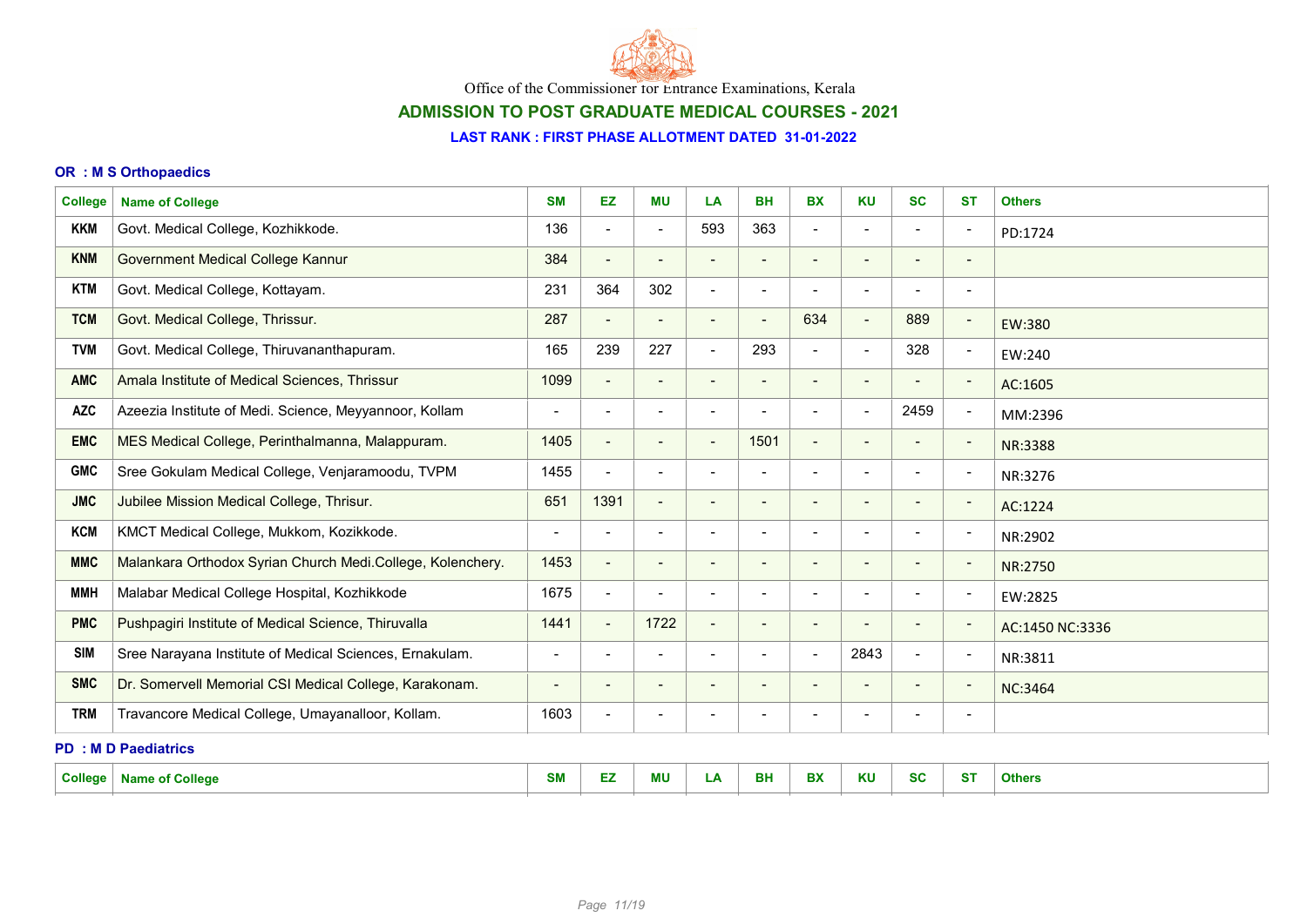

## ADMISSION TO POST GRADUATE MEDICAL COURSES - 2021

#### LAST RANK : FIRST PHASE ALLOTMENT DATED 31-01-2022

#### PD : M D Paediatrics

| <b>College</b> | <b>Name of College</b>                                     | <b>SM</b>                | <b>EZ</b>                | <b>MU</b>                | LA                       | <b>BH</b>                | <b>BX</b>                | <b>KU</b>                | <b>SC</b>                                                                                                                                                    | <b>ST</b>                | <b>Others</b>   |
|----------------|------------------------------------------------------------|--------------------------|--------------------------|--------------------------|--------------------------|--------------------------|--------------------------|--------------------------|--------------------------------------------------------------------------------------------------------------------------------------------------------------|--------------------------|-----------------|
| <b>ALP</b>     | T D Medical College(Govt.), Alappuzha.                     | 132                      | 190                      | $\overline{\phantom{a}}$ |                          |                          |                          | $\overline{\phantom{a}}$ |                                                                                                                                                              | $\qquad \qquad$          | EW:276          |
| <b>CMC</b>     | Govt. Medical College, Ernakulam                           | 152                      | $\blacksquare$           | $\overline{\phantom{0}}$ | $\overline{\phantom{0}}$ |                          |                          | $\overline{\phantom{a}}$ |                                                                                                                                                              | $\overline{\phantom{a}}$ |                 |
| <b>KKM</b>     | Govt. Medical College, Kozhikkode.                         | 79                       | 123                      | 80                       | $\overline{\phantom{a}}$ | 339                      | $\blacksquare$           | $\overline{\phantom{a}}$ | 985                                                                                                                                                          | $\overline{a}$           | EW:243          |
| <b>KNM</b>     | Government Medical College Kannur                          | 133                      | $\blacksquare$           | $\blacksquare$           | $\blacksquare$           |                          | $\blacksquare$           | $\blacksquare$           | $\overline{\phantom{a}}$                                                                                                                                     | $\overline{\phantom{a}}$ |                 |
| <b>KTM</b>     | Govt. Medical College, Kottayam.                           | 127                      | $\blacksquare$           | $\blacksquare$           |                          |                          |                          | $\blacksquare$           | 1621                                                                                                                                                         | $\overline{\phantom{a}}$ | EW:259          |
| <b>TCM</b>     | Govt. Medical College, Thrissur.                           | 117                      | $\blacksquare$           | $\overline{\phantom{a}}$ | 171                      |                          |                          | $\overline{\phantom{a}}$ |                                                                                                                                                              | $\overline{\phantom{a}}$ | PD:3963         |
| <b>TVM</b>     | Govt. Medical College, Thiruvananthapuram.                 | 103                      | 119                      | 114                      | $\blacksquare$           | 216                      | $\blacksquare$           | $\overline{\phantom{a}}$ | 1571                                                                                                                                                         | 3144                     | EW:174          |
| <b>AAM</b>     | Al Azhar Medical college, Thodupuzha.                      | 1312                     | $\blacksquare$           | $\overline{\phantom{a}}$ | $\overline{\phantom{0}}$ |                          | $\blacksquare$           | $\blacksquare$           | $\overline{\phantom{a}}$                                                                                                                                     | $\overline{\phantom{0}}$ |                 |
| <b>AMC</b>     | Amala Institute of Medical Sciences, Thrissur              | 650                      | $\overline{\phantom{a}}$ | $\overline{\phantom{0}}$ | $\overline{\phantom{0}}$ |                          | $\overline{\phantom{a}}$ | $\overline{\phantom{0}}$ |                                                                                                                                                              | 3660                     | AC:838 NR:2746  |
| <b>EMC</b>     | MES Medical College, Perinthalmanna, Malappuram.           | 740                      | $\blacksquare$           | 1241                     | $\blacksquare$           |                          |                          | $\blacksquare$           |                                                                                                                                                              | $\overline{\phantom{0}}$ | NR:2936         |
| <b>GMC</b>     | Sree Gokulam Medical College, Venjaramoodu, TVPM           | 271                      | $\blacksquare$           | $\overline{\phantom{a}}$ | $\overline{\phantom{a}}$ |                          | $\overline{\phantom{a}}$ | $\overline{\phantom{a}}$ | $\hskip1.6pt\hskip1.6pt\hskip1.6pt\hskip1.6pt\hskip1.6pt\hskip1.6pt\hskip1.6pt\hskip1.6pt\hskip1.6pt\hskip1.6pt\hskip1.6pt\hskip1.6pt\hskip1.6pt\hskip1.6pt$ | $\overline{\phantom{a}}$ | EW:1354 NR:2795 |
| <b>JMC</b>     | Jubilee Mission Medical College, Thrisur.                  | 388                      | $\blacksquare$           | $\overline{\phantom{a}}$ | $\blacksquare$           | 872                      | $\blacksquare$           | $\blacksquare$           | $\overline{\phantom{a}}$                                                                                                                                     | $\overline{\phantom{a}}$ | AC:579 NR:2628  |
| <b>KCM</b>     | KMCT Medical College, Mukkom, Kozikkode.                   | 951                      | 1266                     | $\overline{\phantom{a}}$ | $\overline{\phantom{a}}$ |                          | $\overline{\phantom{a}}$ | $\overline{\phantom{a}}$ |                                                                                                                                                              | $\overline{\phantom{a}}$ |                 |
| <b>MMC</b>     | Malankara Orthodox Syrian Church Medi.College, Kolenchery. | 654                      | $\blacksquare$           | ۰                        | $\blacksquare$           |                          |                          | $\overline{\phantom{a}}$ | 1852                                                                                                                                                         | $\overline{\phantom{a}}$ | AC:1055         |
| <b>MMH</b>     | Malabar Medical College Hospital, Kozhikkode               | 827                      | $\blacksquare$           | 1239                     | $\overline{\phantom{a}}$ | $\overline{\phantom{a}}$ | $\overline{\phantom{a}}$ | $\overline{\phantom{a}}$ | $\overline{\phantom{a}}$                                                                                                                                     | $\overline{\phantom{a}}$ | NR:3230         |
| <b>PMC</b>     | Pushpagiri Institute of Medical Science, Thiruvalla        | 913                      | $\blacksquare$           | $\blacksquare$           | 1692                     | $\blacksquare$           | $\overline{\phantom{a}}$ | $\blacksquare$           | $\overline{\phantom{a}}$                                                                                                                                     | $\overline{\phantom{a}}$ | AC:994 NC:3578  |
| <b>SIM</b>     | Sree Narayana Institute of Medical Sciences, Ernakulam.    | 1117                     | $\overline{\phantom{a}}$ | $\overline{\phantom{a}}$ | $\overline{\phantom{0}}$ |                          | $\overline{\phantom{a}}$ | $\overline{\phantom{a}}$ |                                                                                                                                                              | $\overline{\phantom{a}}$ |                 |
| <b>SMC</b>     | Dr. Somervell Memorial CSI Medical College, Karakonam.     | 1026                     | $\blacksquare$           | $\overline{\phantom{a}}$ | $\overline{\phantom{a}}$ |                          | $\blacksquare$           | $\overline{\phantom{a}}$ | $\blacksquare$                                                                                                                                               | $\overline{a}$           | AC:1331         |
| <b>TRM</b>     | Travancore Medical College, Umayanalloor, Kollam.          | $\overline{\phantom{a}}$ | $\overline{\phantom{a}}$ | $\blacksquare$           | $\overline{\phantom{a}}$ |                          |                          | $\overline{\phantom{a}}$ |                                                                                                                                                              | $\overline{\phantom{a}}$ | MM:1278 NM:3333 |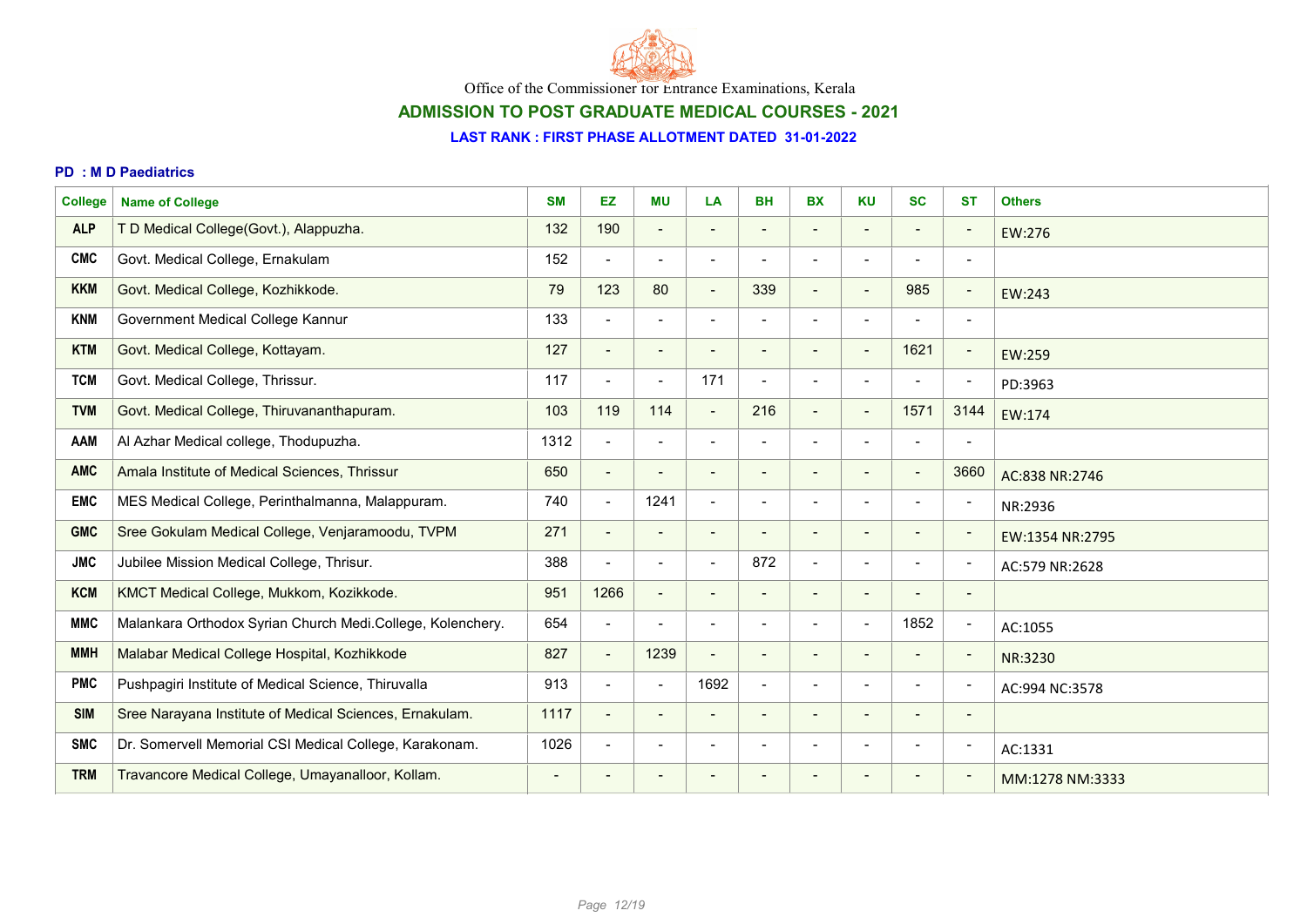

# ADMISSION TO POST GRADUATE MEDICAL COURSES - 2021

#### LAST RANK : FIRST PHASE ALLOTMENT DATED 31-01-2022

#### PH : M D Pharmacology

| <b>College</b> | <b>Name of College</b>                                  | <b>SM</b>                | EZ.                      | <b>MU</b>                | LA                           | <b>BH</b>                | <b>BX</b>                | <b>KU</b>                | <b>SC</b>                | <b>ST</b>                | <b>Others</b>   |
|----------------|---------------------------------------------------------|--------------------------|--------------------------|--------------------------|------------------------------|--------------------------|--------------------------|--------------------------|--------------------------|--------------------------|-----------------|
| <b>ALP</b>     | T D Medical College(Govt.), Alappuzha.                  | 1498                     | $\blacksquare$           | $\overline{\phantom{a}}$ | $\blacksquare$               |                          | $\blacksquare$           | $\overline{\phantom{a}}$ | $\blacksquare$           | $\overline{\phantom{a}}$ |                 |
| <b>KKM</b>     | Govt. Medical College, Kozhikkode.                      | $\blacksquare$           | $\overline{\phantom{a}}$ | $\overline{\phantom{a}}$ | $\overline{\phantom{a}}$     | $\overline{\phantom{a}}$ | $\blacksquare$           | $\overline{\phantom{a}}$ | $\blacksquare$           | $\overline{\phantom{a}}$ |                 |
| <b>KTM</b>     | Govt. Medical College, Kottayam.                        | $\overline{\phantom{a}}$ | $\blacksquare$           | $\overline{\phantom{a}}$ | $\overline{\phantom{a}}$     | $\blacksquare$           | $\blacksquare$           | $\overline{\phantom{a}}$ | $\blacksquare$           | $\overline{\phantom{a}}$ |                 |
| <b>TCM</b>     | Govt. Medical College, Thrissur.                        | 1653                     | $\blacksquare$           | $\overline{\phantom{a}}$ | $\overline{\phantom{a}}$     | $\sim$                   | $\overline{\phantom{0}}$ | $\blacksquare$           | $\overline{\phantom{a}}$ | 2832                     |                 |
| <b>TVM</b>     | Govt. Medical College, Thiruvananthapuram.              | $\blacksquare$           | $\blacksquare$           | $\blacksquare$           | $\blacksquare$               | $\overline{\phantom{a}}$ | $\overline{\phantom{0}}$ | $\blacksquare$           | 2687                     | $\blacksquare$           | EW:2778 XS:3851 |
| <b>AZC</b>     | Azeezia Institute of Medi. Science, Meyyannoor, Kollam  | 3472                     | $\blacksquare$           | $\blacksquare$           | $\overline{\phantom{a}}$     | $\blacksquare$           | $\blacksquare$           | $\overline{\phantom{a}}$ | $\blacksquare$           | $\overline{\phantom{a}}$ |                 |
| <b>EMC</b>     | MES Medical College, Perinthalmanna, Malappuram.        | 3494                     | $\blacksquare$           | $\blacksquare$           | $\overline{\phantom{a}}$     | 3897                     | $\blacksquare$           | $\overline{\phantom{a}}$ | $\overline{\phantom{a}}$ | $\overline{\phantom{a}}$ |                 |
| <b>GMC</b>     | Sree Gokulam Medical College, Venjaramoodu, TVPM        | 2410                     | $\blacksquare$           | 3122                     | $\overline{\phantom{a}}$     |                          | $\blacksquare$           | $\overline{\phantom{0}}$ | $\blacksquare$           | $\overline{\phantom{a}}$ |                 |
| <b>KCM</b>     | KMCT Medical College, Mukkom, Kozikkode.                | 3153                     | $\blacksquare$           | $\overline{\phantom{a}}$ | $\overline{\phantom{a}}$     | $\blacksquare$           | $\overline{\phantom{0}}$ | $\blacksquare$           | $\overline{\phantom{a}}$ | $\overline{\phantom{a}}$ |                 |
| <b>KDM</b>     | P K Das Institute of Medical Sciences, Ottapalam.       | 3579                     | $\blacksquare$           | $\overline{\phantom{a}}$ | $\overline{\phantom{a}}$     | $\qquad \qquad$          | $\blacksquare$           | $\overline{\phantom{a}}$ | $\overline{\phantom{a}}$ | $\overline{\phantom{a}}$ |                 |
| <b>PMC</b>     | Pushpagiri Institute of Medical Science, Thiruvalla     | 3364                     | $\overline{\phantom{a}}$ | $\blacksquare$           | $\overline{\phantom{0}}$     |                          | $\blacksquare$           | $\overline{\phantom{a}}$ |                          | $\overline{\phantom{a}}$ |                 |
| <b>SIM</b>     | Sree Narayana Institute of Medical Sciences, Ernakulam. | 3170                     | $\blacksquare$           | $\overline{\phantom{0}}$ | $\overline{\phantom{0}}$     | 3986                     | $\overline{\phantom{0}}$ | -                        |                          | $\overline{\phantom{a}}$ |                 |
|                | <b>PM : M D Physical Medicine and Rehabilitation</b>    |                          |                          |                          |                              |                          |                          |                          |                          |                          |                 |
| <b>College</b> | <b>Name of College</b>                                  | <b>SM</b>                | EZ                       | <b>MU</b>                | LA                           | <b>BH</b>                | <b>BX</b>                | <b>KU</b>                | <b>SC</b>                | <b>ST</b>                | <b>Others</b>   |
| <b>KKM</b>     | Govt. Medical College, Kozhikkode.                      | 419                      | $\blacksquare$           |                          |                              |                          |                          | $\overline{\phantom{a}}$ | $\overline{\phantom{a}}$ | $\overline{\phantom{a}}$ | EW:969          |
| <b>TVM</b>     | Govt. Medical College, Thiruvananthapuram.              | 522                      | $\overline{\phantom{a}}$ | 627                      | $\qquad \qquad \blacksquare$ |                          |                          |                          |                          | ٠                        |                 |
|                | <b>PS : M D Psychiatry</b>                              |                          |                          |                          |                              |                          |                          |                          |                          |                          |                 |
| <b>College</b> | <b>Name of College</b>                                  | <b>SM</b>                | EZ                       | <b>MU</b>                | LA                           | <b>BH</b>                | <b>BX</b>                | KU                       | <b>SC</b>                | <b>ST</b>                | <b>Others</b>   |

ALP T D Medical College(Govt.), Alappuzha. 695 - - - - - - - -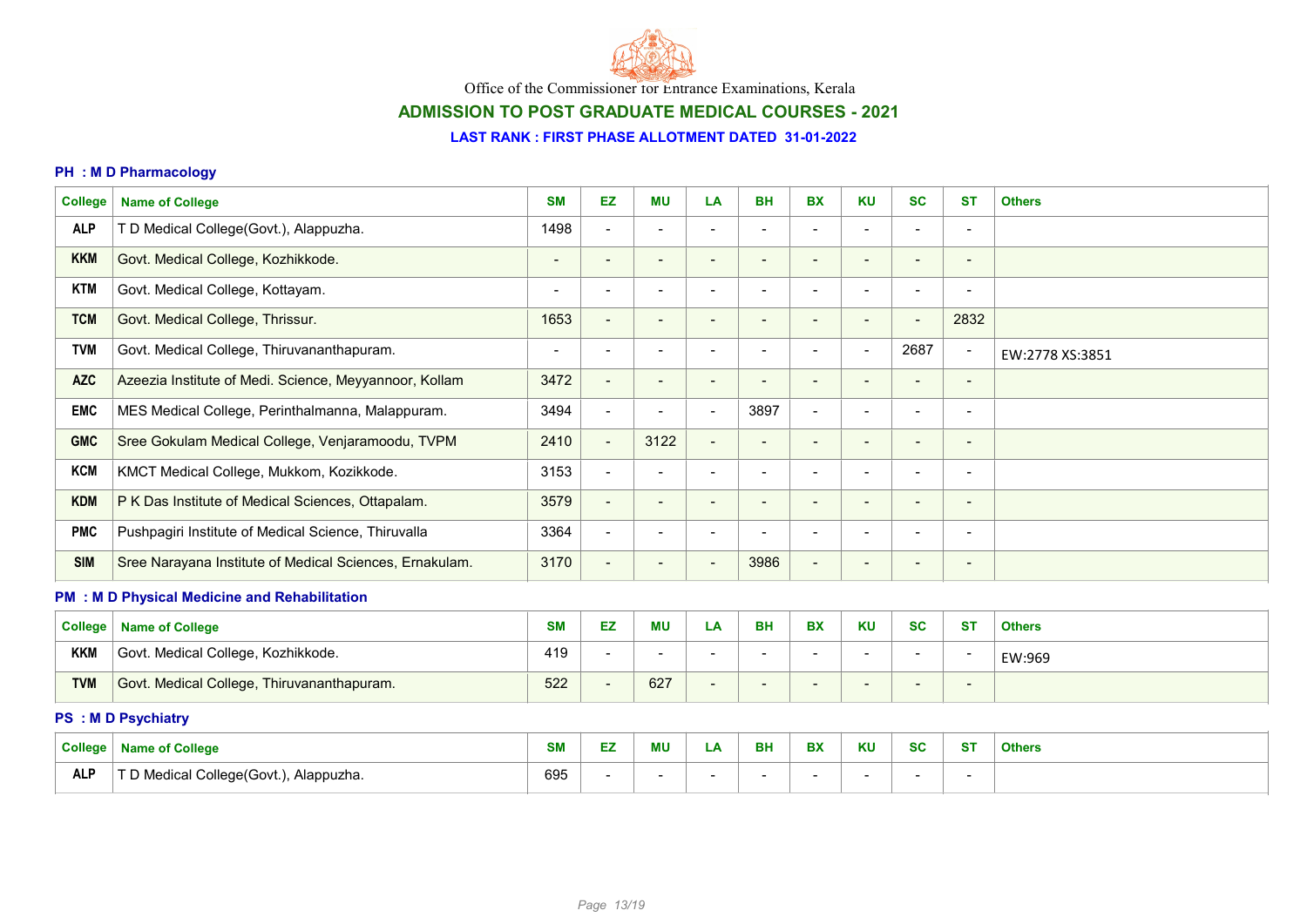

# ADMISSION TO POST GRADUATE MEDICAL COURSES - 2021

### LAST RANK : FIRST PHASE ALLOTMENT DATED 31-01-2022

### PS : M D Psychiatry

| <b>College</b> | <b>Name of College</b>                                     | <b>SM</b>                | EZ                       | <b>MU</b>                | LA                       | <b>BH</b>                | <b>BX</b>                | <b>KU</b>                | <b>SC</b>                | <b>ST</b>                    | <b>Others</b> |
|----------------|------------------------------------------------------------|--------------------------|--------------------------|--------------------------|--------------------------|--------------------------|--------------------------|--------------------------|--------------------------|------------------------------|---------------|
| <b>CMC</b>     | Govt. Medical College, Ernakulam                           | $\blacksquare$           | $\overline{\phantom{a}}$ | 732                      | ÷                        |                          |                          | $\overline{\phantom{a}}$ | $\overline{\phantom{a}}$ | $\qquad \qquad \blacksquare$ |               |
| <b>KKM</b>     | Govt. Medical College, Kozhikkode.                         | $\blacksquare$           | $\blacksquare$           | $\blacksquare$           | $\overline{\phantom{a}}$ | $\overline{\phantom{0}}$ | $\blacksquare$           | 3194                     | $\overline{\phantom{a}}$ | $\overline{\phantom{a}}$     |               |
| <b>KNM</b>     | Government Medical College Kannur                          | $\overline{\phantom{a}}$ | $\overline{\phantom{a}}$ | $\overline{\phantom{a}}$ | $\overline{\phantom{a}}$ | 775                      | $\blacksquare$           | $\overline{\phantom{a}}$ | $\blacksquare$           | $\overline{\phantom{a}}$     |               |
| <b>KTM</b>     | Govt. Medical College, Kottayam.                           | 294                      | $\blacksquare$           | $\blacksquare$           | $\blacksquare$           |                          |                          | $\blacksquare$           | $\overline{\phantom{a}}$ | $\blacksquare$               |               |
| <b>TCM</b>     | Govt. Medical College, Thrissur.                           | 692                      | 718                      | $\overline{\phantom{a}}$ | $\overline{\phantom{a}}$ | $\blacksquare$           | $\overline{\phantom{a}}$ | $\overline{\phantom{a}}$ | $\overline{\phantom{a}}$ | $\overline{\phantom{a}}$     |               |
| <b>TVM</b>     | Govt. Medical College, Thiruvananthapuram.                 | 643                      | $\blacksquare$           | $\overline{\phantom{a}}$ | $\overline{\phantom{a}}$ | $\overline{\phantom{a}}$ | $\overline{\phantom{a}}$ | $\overline{\phantom{a}}$ | 2187                     | $\overline{\phantom{a}}$     | EW:1129       |
| <b>AMC</b>     | Amala Institute of Medical Sciences, Thrissur              | 1775                     | $\overline{\phantom{a}}$ | $\blacksquare$           | $\overline{\phantom{0}}$ | $\overline{\phantom{a}}$ | $\overline{\phantom{a}}$ | $\overline{\phantom{a}}$ |                          | $\overline{\phantom{a}}$     | AC:1826       |
| <b>EMC</b>     | MES Medical College, Perinthalmanna, Malappuram.           | 1989                     | $\blacksquare$           | $\overline{\phantom{a}}$ | $\overline{\phantom{a}}$ |                          | $\overline{\phantom{a}}$ | $\overline{\phantom{a}}$ | 2528                     | $\overline{\phantom{a}}$     |               |
| <b>JMC</b>     | Jubilee Mission Medical College, Thrisur.                  | 1299                     | $\overline{\phantom{a}}$ | $\blacksquare$           | $\overline{\phantom{a}}$ | $\overline{\phantom{a}}$ | $\overline{\phantom{a}}$ | $\blacksquare$           | $\overline{\phantom{a}}$ | $\overline{\phantom{0}}$     | AC:2134       |
| <b>KCM</b>     | KMCT Medical College, Mukkom, Kozikkode.                   | 1968                     | $\blacksquare$           | $\overline{\phantom{a}}$ | $\overline{\phantom{0}}$ | 2115                     | $\blacksquare$           | $\overline{\phantom{a}}$ | $\overline{\phantom{a}}$ | $\overline{\phantom{a}}$     |               |
| <b>MMC</b>     | Malankara Orthodox Syrian Church Medi.College, Kolenchery. | 1684                     | $\blacksquare$           | $\blacksquare$           | $\qquad \qquad$          |                          |                          | $\blacksquare$           | $\overline{\phantom{a}}$ | $\overline{\phantom{a}}$     | AC:2126       |
| <b>MMH</b>     | Malabar Medical College Hospital, Kozhikkode               | 2125                     | $\overline{\phantom{a}}$ | $\blacksquare$           | $\blacksquare$           |                          | 3283                     | $\blacksquare$           |                          | $\qquad \qquad$              |               |
| <b>PMC</b>     | Pushpagiri Institute of Medical Science, Thiruvalla        | 1409                     | 1514                     | $\overline{\phantom{a}}$ | $\overline{\phantom{a}}$ | $\overline{\phantom{a}}$ | $\overline{\phantom{a}}$ | $\overline{\phantom{a}}$ | $\blacksquare$           | $\overline{\phantom{a}}$     | AC:2186       |
| <b>SMC</b>     | Dr. Somervell Memorial CSI Medical College, Karakonam.     | $\overline{\phantom{a}}$ | $\blacksquare$           | 2164                     | $\overline{\phantom{a}}$ |                          | $\overline{\phantom{a}}$ | $\overline{\phantom{a}}$ | $\overline{\phantom{a}}$ | $\overline{\phantom{a}}$     | AC:2278       |
| <b>TRM</b>     | Travancore Medical College, Umayanalloor, Kollam.          | 2033                     | $\overline{\phantom{a}}$ | $\overline{\phantom{a}}$ | $\overline{\phantom{a}}$ |                          | $\overline{\phantom{a}}$ | $\blacksquare$           |                          | $\overline{\phantom{a}}$     | MM:2122       |
|                | <b>PT : M D Pathology</b>                                  |                          |                          |                          |                          |                          |                          |                          |                          |                              |               |
|                |                                                            |                          |                          |                          |                          |                          |                          |                          |                          |                              |               |

| <b>College</b> | <b>Name of College</b>                 | <b>SM</b> | ΜU | ∟Α | <b>BH</b> | <b>DV</b><br>DА | <b>KU</b> | <b>SC</b> | <b>ST</b>                | <b>Others</b> |
|----------------|----------------------------------------|-----------|----|----|-----------|-----------------|-----------|-----------|--------------------------|---------------|
| <b>ALP</b>     | T D Medical College(Govt.), Alappuzha. |           |    |    |           |                 |           |           | $\overline{\phantom{0}}$ | PD:3901       |
| <b>CMC</b>     | Govt. Medical College, Ernakulam       | 1031      |    |    |           |                 |           |           | $\overline{\phantom{a}}$ |               |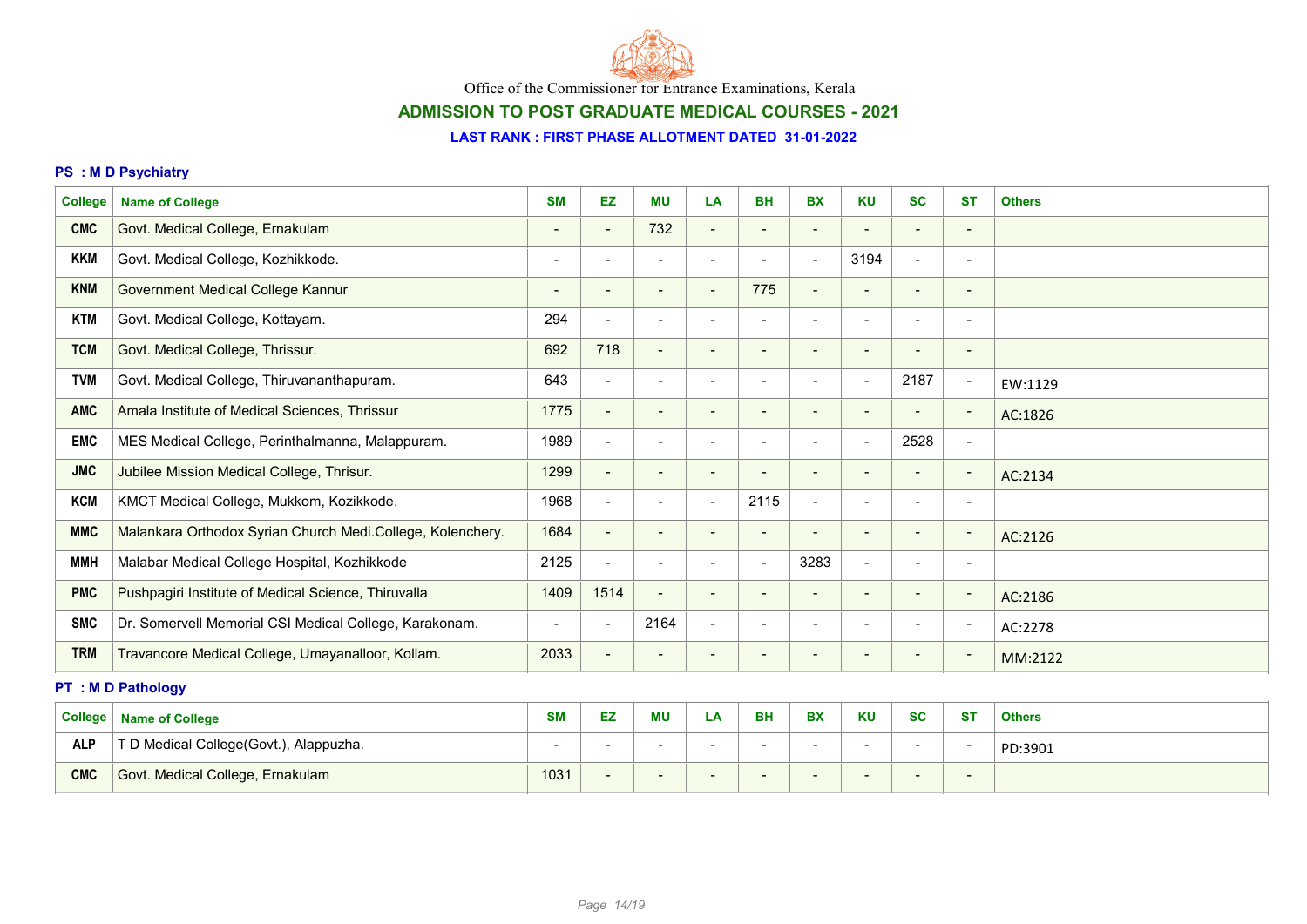

# ADMISSION TO POST GRADUATE MEDICAL COURSES - 2021

#### LAST RANK : FIRST PHASE ALLOTMENT DATED 31-01-2022

### PT : M D Pathology

| <b>College</b> | <b>Name of College</b>                                 | <b>SM</b>                | EZ                       | ΜU                       | LA                       | <b>BH</b>                | <b>BX</b>                | <b>KU</b>                | <b>SC</b>                | <b>ST</b>                | <b>Others</b> |
|----------------|--------------------------------------------------------|--------------------------|--------------------------|--------------------------|--------------------------|--------------------------|--------------------------|--------------------------|--------------------------|--------------------------|---------------|
| <b>KKM</b>     | Govt. Medical College, Kozhikkode.                     | 931                      | 1125                     | $\overline{\phantom{a}}$ | $\overline{\phantom{a}}$ |                          |                          | $\blacksquare$           | 1731                     | $\overline{\phantom{a}}$ | EW:2078       |
| <b>KNM</b>     | Government Medical College Kannur                      | $\overline{\phantom{a}}$ | $\overline{\phantom{a}}$ | $\blacksquare$           | $\overline{\phantom{a}}$ | $\blacksquare$           | 1696                     | $\overline{\phantom{a}}$ | $\overline{\phantom{a}}$ | $\overline{\phantom{a}}$ |               |
| <b>KTM</b>     | Govt. Medical College, Kottayam.                       | 1019                     | $\overline{\phantom{a}}$ | $\overline{\phantom{a}}$ | $\overline{\phantom{a}}$ |                          |                          | $\overline{\phantom{a}}$ | $\overline{\phantom{a}}$ | 3589                     |               |
| <b>RCC</b>     | Regional Cencer Centre, Thiruvananthapuram             | 1137                     | $\blacksquare$           | $\blacksquare$           | $\overline{\phantom{a}}$ |                          | $\qquad \qquad$          | $\overline{\phantom{a}}$ | $\qquad \qquad$          | $\qquad \qquad$          |               |
| <b>TCM</b>     | Govt. Medical College, Thrissur.                       | 942                      | $\blacksquare$           | 1087                     | 1784                     | $\blacksquare$           | $\blacksquare$           | $\overline{\phantom{a}}$ |                          | $\blacksquare$           |               |
| <b>TVM</b>     | Govt. Medical College, Thiruvananthapuram.             | 988                      | $\blacksquare$           | $\overline{\phantom{a}}$ | $\overline{\phantom{a}}$ | 1164                     | $\blacksquare$           | 3164                     | $\blacksquare$           | $\overline{\phantom{a}}$ | EW:2100       |
| <b>AMC</b>     | Amala Institute of Medical Sciences, Thrissur          | 2121                     | $\blacksquare$           | $\blacksquare$           | $\overline{\phantom{a}}$ |                          | $\overline{\phantom{0}}$ | $\overline{\phantom{a}}$ | 2973                     | $\overline{\phantom{a}}$ | AC:2280       |
| <b>BCM</b>     | Believers Church Medical College Hospital, Thiruvalla  | 2161                     | $\overline{\phantom{a}}$ | $\blacksquare$           | $\overline{\phantom{0}}$ |                          | $\overline{\phantom{0}}$ | $\overline{\phantom{a}}$ | $\blacksquare$           | $\overline{\phantom{a}}$ | AC:2636       |
| <b>EMC</b>     | MES Medical College, Perinthalmanna, Malappuram.       | 2271                     | 2699                     | $\overline{\phantom{a}}$ | $\overline{\phantom{a}}$ |                          |                          | $\overline{\phantom{a}}$ |                          | $\overline{\phantom{a}}$ |               |
| <b>GMC</b>     | Sree Gokulam Medical College, Venjaramoodu, TVPM       | 2690                     | $\overline{\phantom{a}}$ | $\blacksquare$           | $\overline{\phantom{a}}$ | $\qquad \qquad$          | $\blacksquare$           | $\overline{\phantom{a}}$ | 3099                     | $\overline{\phantom{a}}$ |               |
| <b>JMC</b>     | Jubilee Mission Medical College, Thrisur.              | 2101                     | $\overline{\phantom{a}}$ | 2691                     | $\overline{\phantom{a}}$ | $\overline{\phantom{0}}$ | $\overline{\phantom{a}}$ | $\overline{\phantom{a}}$ | $\qquad \qquad$          | $\overline{\phantom{a}}$ |               |
| <b>PMC</b>     | Pushpagiri Institute of Medical Science, Thiruvalla    | 2021                     | $\overline{\phantom{a}}$ | $\overline{\phantom{a}}$ | <b>.</b>                 | 2587                     | $\overline{\phantom{0}}$ | $\overline{\phantom{a}}$ | $\blacksquare$           | $\overline{\phantom{a}}$ | AC:2509       |
| <b>SMC</b>     | Dr. Somervell Memorial CSI Medical College, Karakonam. | $\,$                     | $\overline{\phantom{a}}$ | $\overline{\phantom{0}}$ | $\overline{\phantom{0}}$ |                          |                          | $\overline{\phantom{a}}$ | $\overline{\phantom{a}}$ | $\overline{\phantom{a}}$ | AC:2670       |

### PY : M D Physiology

| <b>College</b> | <b>Name of College</b>                 | <b>SM</b>                | EZ                       | <b>MU</b>                | LA  | <b>BH</b>                | <b>BX</b>                | <b>KU</b>                | <b>SC</b>                | <b>ST</b>                | <b>Others</b> |
|----------------|----------------------------------------|--------------------------|--------------------------|--------------------------|-----|--------------------------|--------------------------|--------------------------|--------------------------|--------------------------|---------------|
| <b>ALP</b>     | T D Medical College(Govt.), Alappuzha. | $\overline{\phantom{0}}$ | $\overline{\phantom{0}}$ | $\overline{\phantom{0}}$ | -   | $\overline{\phantom{0}}$ | $\overline{\phantom{0}}$ | $\overline{\phantom{0}}$ | $\overline{\phantom{0}}$ | $\overline{\phantom{a}}$ | EW:3453       |
| <b>KKM</b>     | Govt. Medical College, Kozhikkode.     | 1877                     | $\overline{\phantom{0}}$ | $\overline{\phantom{0}}$ | -   |                          | $\overline{\phantom{a}}$ | $\overline{\phantom{0}}$ | 3457                     | $\overline{\phantom{a}}$ |               |
| <b>KNM</b>     | Government Medical College Kannur      | 2145                     | $\sim$                   | $\overline{\phantom{0}}$ | . . | $\overline{\phantom{0}}$ | $\overline{\phantom{0}}$ | $\overline{\phantom{0}}$ | $\sim$                   | $\overline{\phantom{0}}$ |               |
| KTM            | Govt. Medical College, Kottayam.       | 1766                     | $\overline{\phantom{a}}$ | $\overline{\phantom{0}}$ | - - |                          | $\overline{\phantom{a}}$ | . .                      | $\overline{\phantom{0}}$ | $\overline{\phantom{a}}$ |               |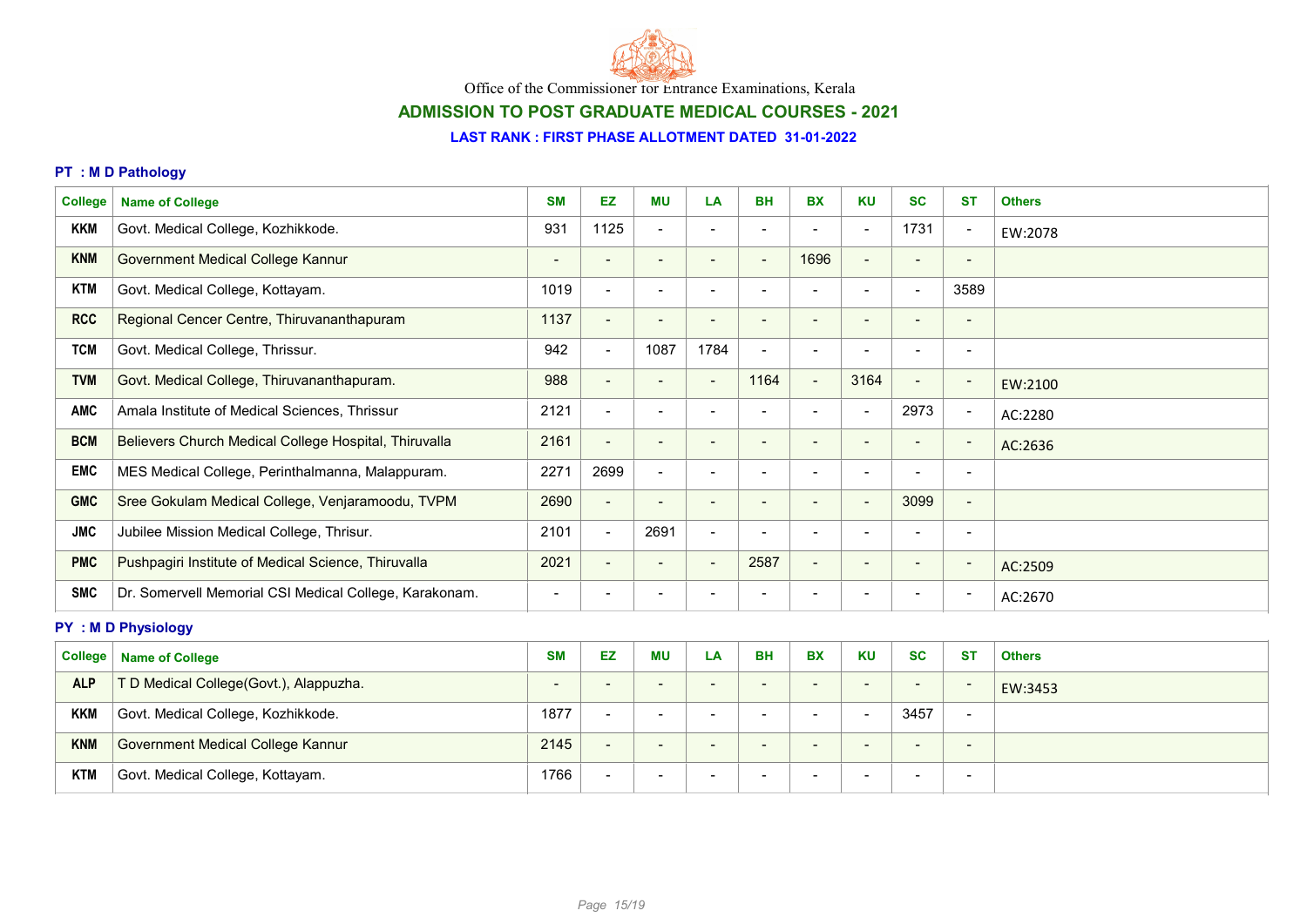

# ADMISSION TO POST GRADUATE MEDICAL COURSES - 2021

### LAST RANK : FIRST PHASE ALLOTMENT DATED 31-01-2022

### PY : M D Physiology

| <b>College</b> | <b>Name of College</b>                                 | <b>SM</b>      | EZ                       | <b>MU</b>                    | LA                       | <b>BH</b>                | <b>BX</b>                | <b>KU</b>                | <b>SC</b>                | <b>ST</b>                    | <b>Others</b>   |
|----------------|--------------------------------------------------------|----------------|--------------------------|------------------------------|--------------------------|--------------------------|--------------------------|--------------------------|--------------------------|------------------------------|-----------------|
| <b>TCM</b>     | Govt. Medical College, Thrissur.                       | 1824           | $\overline{\phantom{a}}$ | $\qquad \qquad \blacksquare$ | $\overline{\phantom{a}}$ | 2334                     | $\overline{\phantom{a}}$ | $\blacksquare$           |                          | $\qquad \qquad \blacksquare$ |                 |
| <b>TVM</b>     | Govt. Medical College, Thiruvananthapuram.             | 2193           | 2627                     | 2206                         | $\overline{\phantom{a}}$ |                          | $\overline{\phantom{a}}$ | $\overline{\phantom{a}}$ | $\overline{\phantom{a}}$ | $\overline{\phantom{a}}$     |                 |
| <b>AMC</b>     | Amala Institute of Medical Sciences, Thrissur          | 3499           | $\sim$                   | $\overline{a}$               | $\overline{\phantom{a}}$ | $\overline{\phantom{a}}$ | $\overline{\phantom{a}}$ | $\overline{\phantom{a}}$ | $\overline{\phantom{a}}$ | $\overline{\phantom{a}}$     | AC:4156         |
| <b>GMC</b>     | Sree Gokulam Medical College, Venjaramoodu, TVPM       | 3510           | $\blacksquare$           | $\blacksquare$               | $\overline{\phantom{0}}$ | $\overline{\phantom{a}}$ | $\overline{\phantom{a}}$ | $\blacksquare$           | 3951                     | $\blacksquare$               |                 |
| <b>JMC</b>     | Jubilee Mission Medical College, Thrisur.              | 3549           | $\blacksquare$           | $\overline{\phantom{0}}$     | $\overline{\phantom{a}}$ |                          | $\overline{\phantom{a}}$ | $\overline{\phantom{a}}$ |                          | $\overline{\phantom{a}}$     |                 |
| <b>PMC</b>     | Pushpagiri Institute of Medical Science, Thiruvalla    | 3723           | $\blacksquare$           | $\overline{a}$               |                          |                          | $\overline{\phantom{a}}$ | $\overline{\phantom{a}}$ |                          | $\overline{\phantom{a}}$     |                 |
|                | <b>RD : M D Radiodiagnosis</b>                         |                |                          |                              |                          |                          |                          |                          |                          |                              |                 |
| <b>College</b> | <b>Name of College</b>                                 | <b>SM</b>      | <b>EZ</b>                | ΜU                           | LA                       | <b>BH</b>                | <b>BX</b>                | <b>KU</b>                | <b>SC</b>                | <b>ST</b>                    | <b>Others</b>   |
| <b>ALP</b>     | T D Medical College(Govt.), Alappuzha.                 | 22             | $\overline{\phantom{a}}$ | $\overline{\phantom{0}}$     | $\overline{\phantom{a}}$ |                          |                          | $\overline{\phantom{a}}$ | 176                      | $\overline{\phantom{a}}$     |                 |
| <b>KKM</b>     | Govt. Medical College, Kozhikkode.                     | 7              | 31                       | $\overline{\phantom{a}}$     | $\overline{\phantom{a}}$ | 28                       | $\overline{\phantom{a}}$ | $\overline{\phantom{a}}$ | $\overline{\phantom{a}}$ | $\overline{\phantom{a}}$     |                 |
| <b>TCM</b>     | Govt. Medical College, Thrissur.                       | 40             | $\blacksquare$           | 74                           | $\overline{\phantom{a}}$ | $\overline{\phantom{a}}$ | $\blacksquare$           | $\overline{\phantom{a}}$ | $\overline{\phantom{a}}$ | $\overline{\phantom{a}}$     |                 |
| <b>TVM</b>     | Govt. Medical College, Thiruvananthapuram.             | 26             | $\blacksquare$           | $\overline{\phantom{a}}$     | 155                      | $\blacksquare$           | $\overline{\phantom{a}}$ | $\blacksquare$           | $\overline{\phantom{a}}$ | $\overline{\phantom{a}}$     | EW:56           |
| <b>AMC</b>     | Amala Institute of Medical Sciences, Thrissur          | 70             | $\overline{\phantom{a}}$ | 342                          | $\blacksquare$           | $\blacksquare$           | $\overline{\phantom{a}}$ | $\overline{\phantom{a}}$ | $\overline{\phantom{a}}$ | $\overline{\phantom{a}}$     | AC:366 NR:2518  |
| <b>AZC</b>     | Azeezia Institute of Medi. Science, Meyyannoor, Kollam | $\blacksquare$ | $\blacksquare$           | $\qquad \qquad \blacksquare$ | $\overline{\phantom{0}}$ |                          |                          | $\overline{\phantom{a}}$ |                          | $\overline{\phantom{a}}$     | MM:701 NM:2655  |
| <b>DMM</b>     | DM Wayanad Institute of Medical Sciences, Wayanad.     | 704            | $\blacksquare$           | $\overline{\phantom{a}}$     | $\overline{\phantom{a}}$ | $\overline{\phantom{a}}$ | $\overline{\phantom{a}}$ | $\overline{\phantom{a}}$ |                          | $\overline{a}$               | NR:2479         |
| <b>EMC</b>     | MES Medical College, Perinthalmanna, Malappuram.       | 320            | 574                      | $\blacksquare$               | $\overline{\phantom{a}}$ |                          |                          | $\blacksquare$           |                          | $\overline{\phantom{a}}$     | NR:2441         |
| <b>GMC</b>     | Sree Gokulam Medical College, Venjaramoodu, TVPM       | 307            | $\overline{\phantom{a}}$ | $\overline{\phantom{a}}$     | $\overline{\phantom{a}}$ |                          | $\blacksquare$           | $\overline{\phantom{a}}$ | $\overline{\phantom{a}}$ | $\overline{\phantom{a}}$     | EW:1413 NR:2659 |
| <b>JMC</b>     | Jubilee Mission Medical College, Thrisur.              | 204            | $\blacksquare$           | $\qquad \qquad \blacksquare$ | $\overline{\phantom{0}}$ | 329                      | $\overline{\phantom{a}}$ | $\overline{\phantom{a}}$ |                          | $\overline{\phantom{a}}$     | NR:1963         |
| <b>KCM</b>     | KMCT Medical College, Mukkom, Kozikkode.               | 411            | $\overline{\phantom{a}}$ |                              |                          |                          |                          | $\overline{\phantom{a}}$ |                          | $\overline{\phantom{a}}$     | NR:2327         |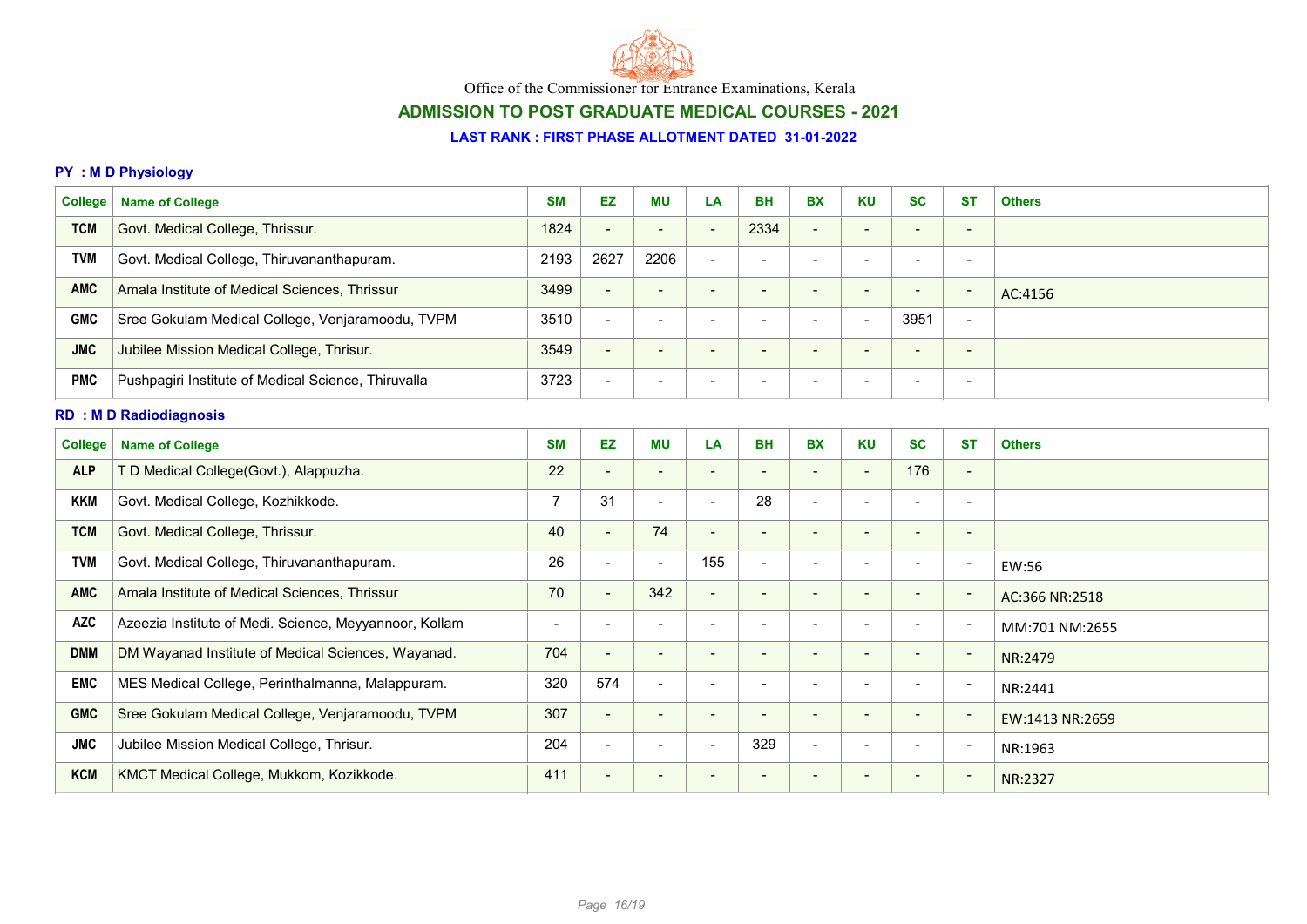

# ADMISSION TO POST GRADUATE MEDICAL COURSES - 2021

#### LAST RANK : FIRST PHASE ALLOTMENT DATED 31-01-2022

### RD : M D Radiodiagnosis

| <b>College</b> | <b>Name of College</b>                                     | <b>SM</b>                | EZ                       | <b>MU</b>                | LA | BH             | <b>BX</b>                | <b>KU</b>                | <b>SC</b>                | <b>ST</b>                | <b>Others</b>  |
|----------------|------------------------------------------------------------|--------------------------|--------------------------|--------------------------|----|----------------|--------------------------|--------------------------|--------------------------|--------------------------|----------------|
| <b>MMC</b>     | Malankara Orthodox Syrian Church Medi.College, Kolenchery. | 275                      | $\overline{\phantom{a}}$ | -                        | -  | -              | $\sim$                   |                          | $\overline{\phantom{a}}$ |                          | NR:2463        |
| <b>PMC</b>     | Pushpagiri Institute of Medical Science, Thiruvalla        | 255                      | $\overline{\phantom{0}}$ | $\overline{\phantom{0}}$ | -  | $\blacksquare$ | $\sim$                   | $\overline{\phantom{0}}$ | 646                      | $\overline{\phantom{0}}$ | AC:453 NC:2772 |
| <b>SMC</b>     | Dr. Somervell Memorial CSI Medical College, Karakonam.     | $\overline{\phantom{a}}$ |                          | -                        | -  | -              |                          | -                        | $\overline{\phantom{a}}$ | -                        | AC:884         |
| <b>TRM</b>     | Travancore Medical College, Umayanalloor, Kollam.          | $\overline{\phantom{0}}$ | $\overline{\phantom{a}}$ | $\overline{\phantom{0}}$ | -  | -              | $\overline{\phantom{0}}$ | $\overline{\phantom{0}}$ | $\sim$                   | $\overline{\phantom{0}}$ | NM:2883        |

### RT : M D Radiotherapy

| College    | <b>Name of College</b>                        | <b>SM</b>                | <b>EZ</b>                | ΜU                       | LA                       | <b>BH</b> | <b>BX</b>                | <b>KU</b>                | <b>SC</b>                | <b>ST</b>                | <b>Others</b> |
|------------|-----------------------------------------------|--------------------------|--------------------------|--------------------------|--------------------------|-----------|--------------------------|--------------------------|--------------------------|--------------------------|---------------|
| <b>ALP</b> | T D Medical College(Govt.), Alappuzha.        | $\overline{\phantom{0}}$ | $\overline{\phantom{0}}$ | $\overline{\phantom{0}}$ | $\overline{\phantom{0}}$ |           |                          | $\overline{\phantom{a}}$ |                          | $\overline{\phantom{0}}$ |               |
| <b>KKM</b> | Govt. Medical College, Kozhikkode.            | 717                      | $\qquad \qquad$          | $\overline{\phantom{0}}$ | $\overline{\phantom{a}}$ |           | $\overline{\phantom{0}}$ | $\overline{\phantom{0}}$ | 2285                     | $\overline{\phantom{a}}$ |               |
| <b>KTM</b> | Govt. Medical College, Kottayam.              | 238                      | $\qquad \qquad$          | $\overline{\phantom{0}}$ | $\overline{\phantom{0}}$ |           | $\blacksquare$           | . .                      | -                        | $\overline{\phantom{a}}$ |               |
| <b>RCC</b> | Regional Cencer Centre, Thiruvananthapuram    | 666                      | 1271                     | $\overline{\phantom{a}}$ | $\overline{\phantom{0}}$ | -         | $\overline{\phantom{0}}$ | $\overline{\phantom{a}}$ | $\overline{\phantom{0}}$ | $\overline{\phantom{a}}$ | EW:1292       |
| <b>TCM</b> | Govt. Medical College, Thrissur.              | 720                      | $\overline{\phantom{a}}$ | $\overline{\phantom{0}}$ | $\overline{\phantom{0}}$ | -         | $\overline{\phantom{0}}$ | $\overline{\phantom{a}}$ | -                        | $\overline{\phantom{0}}$ |               |
| <b>TVM</b> | Govt. Medical College, Thiruvananthapuram.    | 600                      | $\overline{\phantom{a}}$ | 773                      | $\overline{\phantom{a}}$ | 1402      | $\overline{\phantom{0}}$ | $\overline{\phantom{0}}$ | $\overline{\phantom{0}}$ | $\overline{\phantom{0}}$ |               |
| <b>AMC</b> | Amala Institute of Medical Sciences, Thrissur | 1560                     | $\qquad \qquad$          |                          | $\overline{\phantom{a}}$ |           |                          | . .                      | -                        | $\overline{\phantom{a}}$ |               |

### **TB : M D Respiratory Medicine**

| College    | <b>Name of College</b>                   | <b>SM</b> | EZ                       | ΜU                       | LA                       | <b>BH</b>                | <b>BX</b>                | <b>KU</b>                | <b>SC</b>                | <b>ST</b>                | <b>Others</b>  |
|------------|------------------------------------------|-----------|--------------------------|--------------------------|--------------------------|--------------------------|--------------------------|--------------------------|--------------------------|--------------------------|----------------|
| <b>ALP</b> | T D Medical College(Govt.), Alappuzha.   | -         |                          | $\overline{\phantom{0}}$ | $\overline{\phantom{a}}$ | 373                      | $\overline{\phantom{0}}$ | $\overline{\phantom{0}}$ | $\overline{\phantom{0}}$ | $\overline{\phantom{0}}$ |                |
| <b>KKM</b> | Govt. Medical College, Kozhikkode.       | 138       | $\overline{\phantom{0}}$ | $\overline{\phantom{0}}$ | $\sim$                   | $\overline{\phantom{0}}$ |                          | . .                      | $\overline{\phantom{0}}$ | $\overline{\phantom{a}}$ | EW:298 PD:3307 |
| <b>KNM</b> | <b>Government Medical College Kannur</b> |           | $\overline{\phantom{0}}$ | 167                      | $\overline{\phantom{0}}$ | $\overline{\phantom{0}}$ | $\overline{\phantom{0}}$ | $\sim$                   | $\sim$                   | $\qquad \qquad$          |                |
| <b>KTM</b> | Govt. Medical College, Kottayam.         | 81        |                          | $\overline{\phantom{0}}$ | $\sim$                   | $\overline{\phantom{a}}$ |                          | . .                      | -                        | $\overline{\phantom{0}}$ |                |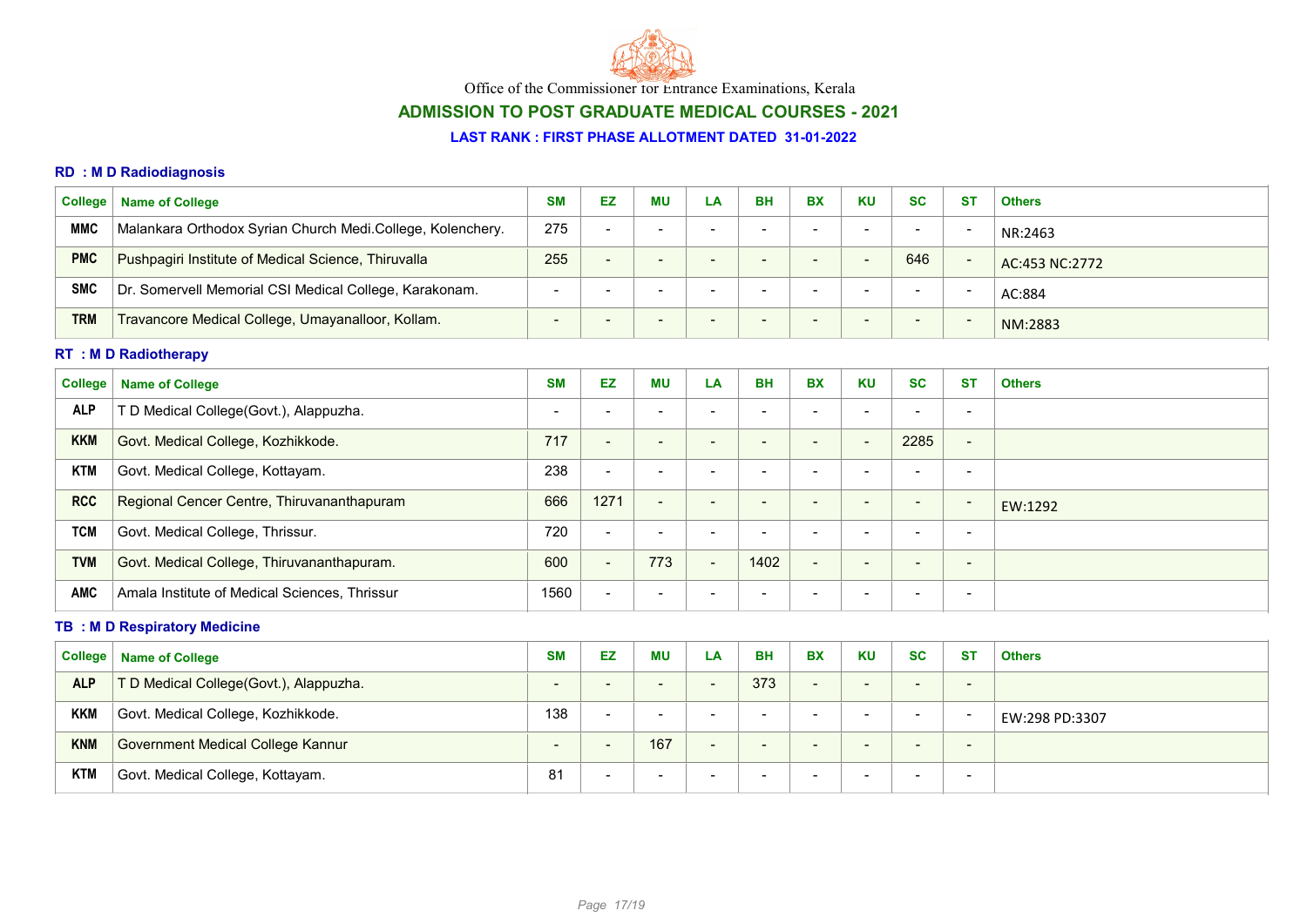

## ADMISSION TO POST GRADUATE MEDICAL COURSES - 2021

### LAST RANK : FIRST PHASE ALLOTMENT DATED 31-01-2022

### TB : M D Respiratory Medicine

| <b>College</b> | <b>Name of College</b>                                  | <b>SM</b>                | EZ                       | <b>MU</b>                | LA                       | <b>BH</b>                    | <b>BX</b>                | <b>KU</b>                | <b>SC</b>                | <b>ST</b>                | <b>Others</b>  |
|----------------|---------------------------------------------------------|--------------------------|--------------------------|--------------------------|--------------------------|------------------------------|--------------------------|--------------------------|--------------------------|--------------------------|----------------|
| <b>TCM</b>     | Govt. Medical College, Thrissur.                        | 153                      | $\overline{\phantom{a}}$ | $\overline{\phantom{a}}$ |                          | $\overline{\phantom{0}}$     | $\blacksquare$           | $\blacksquare$           | $\overline{\phantom{0}}$ | $\overline{\phantom{a}}$ |                |
| <b>TVM</b>     | Govt. Medical College, Thiruvananthapuram.              | 151                      | 199                      | $\blacksquare$           | $\blacksquare$           | $\blacksquare$               | $\overline{\phantom{a}}$ | $\blacksquare$           | 1637                     | $\overline{\phantom{a}}$ |                |
| <b>AMC</b>     | Amala Institute of Medical Sciences, Thrissur           | $\overline{\phantom{a}}$ | $\blacksquare$           | $\overline{\phantom{a}}$ |                          | $\overline{\phantom{a}}$     | $\overline{\phantom{a}}$ | $\overline{\phantom{a}}$ | 1737                     | $\overline{\phantom{a}}$ | AC:1147        |
| <b>EMC</b>     | MES Medical College, Perinthalmanna, Malappuram.        | 549                      | $\overline{\phantom{a}}$ | $\overline{\phantom{a}}$ |                          | $\qquad \qquad \blacksquare$ | $\blacksquare$           | $\overline{\phantom{a}}$ | $\overline{\phantom{0}}$ | $\overline{\phantom{a}}$ | NR:2958        |
| <b>JMC</b>     | Jubilee Mission Medical College, Thrisur.               | 365                      | $\blacksquare$           | $\overline{\phantom{a}}$ | $\overline{\phantom{a}}$ | $\overline{\phantom{0}}$     | $\overline{\phantom{a}}$ | $\blacksquare$           | $\overline{\phantom{a}}$ | $\overline{\phantom{a}}$ | NR:2734        |
| <b>KCM</b>     | KMCT Medical College, Mukkom, Kozikkode.                | 891                      | $\blacksquare$           | $\blacksquare$           | $\overline{\phantom{a}}$ | 1230                         | $\blacksquare$           | $\overline{\phantom{a}}$ | $\blacksquare$           | $\overline{\phantom{a}}$ |                |
| <b>PMC</b>     | Pushpagiri Institute of Medical Science, Thiruvalla     | 820                      | $\blacksquare$           | $\overline{\phantom{a}}$ |                          | $\overline{\phantom{a}}$     | $\blacksquare$           | $\overline{\phantom{a}}$ | $\overline{\phantom{a}}$ | $\overline{\phantom{a}}$ | <b>NC:2704</b> |
| <b>SIM</b>     | Sree Narayana Institute of Medical Sciences, Ernakulam. | 1010                     | $\blacksquare$           |                          |                          | $\overline{\phantom{a}}$     |                          | $\overline{\phantom{a}}$ | $\blacksquare$           | 4015                     |                |
|                | <b>TM : M D Transfusion Medicine</b>                    |                          |                          |                          |                          |                              |                          |                          |                          |                          |                |
| <b>College</b> | <b>Name of College</b>                                  | <b>SM</b>                | EZ                       | MU                       | LA                       | <b>BH</b>                    | <b>BX</b>                | <b>KU</b>                | <b>SC</b>                | <b>ST</b>                | <b>Others</b>  |
| <b>TVM</b>     | Govt. Medical College, Thiruvananthapuram.              |                          |                          |                          |                          |                              |                          | $\overline{\phantom{a}}$ |                          |                          |                |
| <b>JMC</b>     | Jubilee Mission Medical College, Thrisur.               | 2226                     | $\blacksquare$           | $\overline{\phantom{a}}$ | 3109                     | $\blacksquare$               | $\overline{\phantom{a}}$ | $\blacksquare$           | $\overline{\phantom{0}}$ | $\overline{\phantom{a}}$ |                |
|                | VL: MD Dermatology Venereology & Leprosy                |                          |                          |                          |                          |                              |                          |                          |                          |                          |                |
| <b>College</b> | <b>Name of College</b>                                  | <b>SM</b>                | <b>EZ</b>                | <b>MU</b>                | LA                       | <b>BH</b>                    | <b>BX</b>                | <b>KU</b>                | <b>SC</b>                | <b>ST</b>                | <b>Others</b>  |
| <b>ALP</b>     | T D Medical College(Govt.), Alappuzha.                  | $\blacksquare$           | $\blacksquare$           | 87                       | $\blacksquare$           | $\overline{\phantom{a}}$     | $\blacksquare$           | $\blacksquare$           | $\overline{\phantom{a}}$ | $\overline{\phantom{a}}$ |                |
| <b>KKM</b>     | Govt. Medical College, Kozhikkode.                      | 42                       | $\blacksquare$           | $\overline{\phantom{a}}$ |                          | $\blacksquare$               | $\blacksquare$           | $\blacksquare$           | $\blacksquare$           | $\overline{\phantom{a}}$ | EW:126         |
| <b>KNM</b>     | <b>Government Medical College Kannur</b>                | $\blacksquare$           | $\qquad \qquad$          | $\overline{\phantom{a}}$ | $\overline{\phantom{a}}$ | $\overline{\phantom{a}}$     | $\overline{\phantom{a}}$ | $\blacksquare$           | 392                      | $\overline{\phantom{a}}$ |                |
| <b>KTM</b>     |                                                         |                          |                          |                          |                          |                              |                          |                          |                          |                          |                |
|                | Govt. Medical College, Kottayam.                        | 41                       | $\overline{\phantom{a}}$ | $\overline{\phantom{a}}$ | $\overline{\phantom{a}}$ | 191                          | $\blacksquare$           | $\overline{\phantom{a}}$ | $\blacksquare$           | $\overline{\phantom{a}}$ |                |